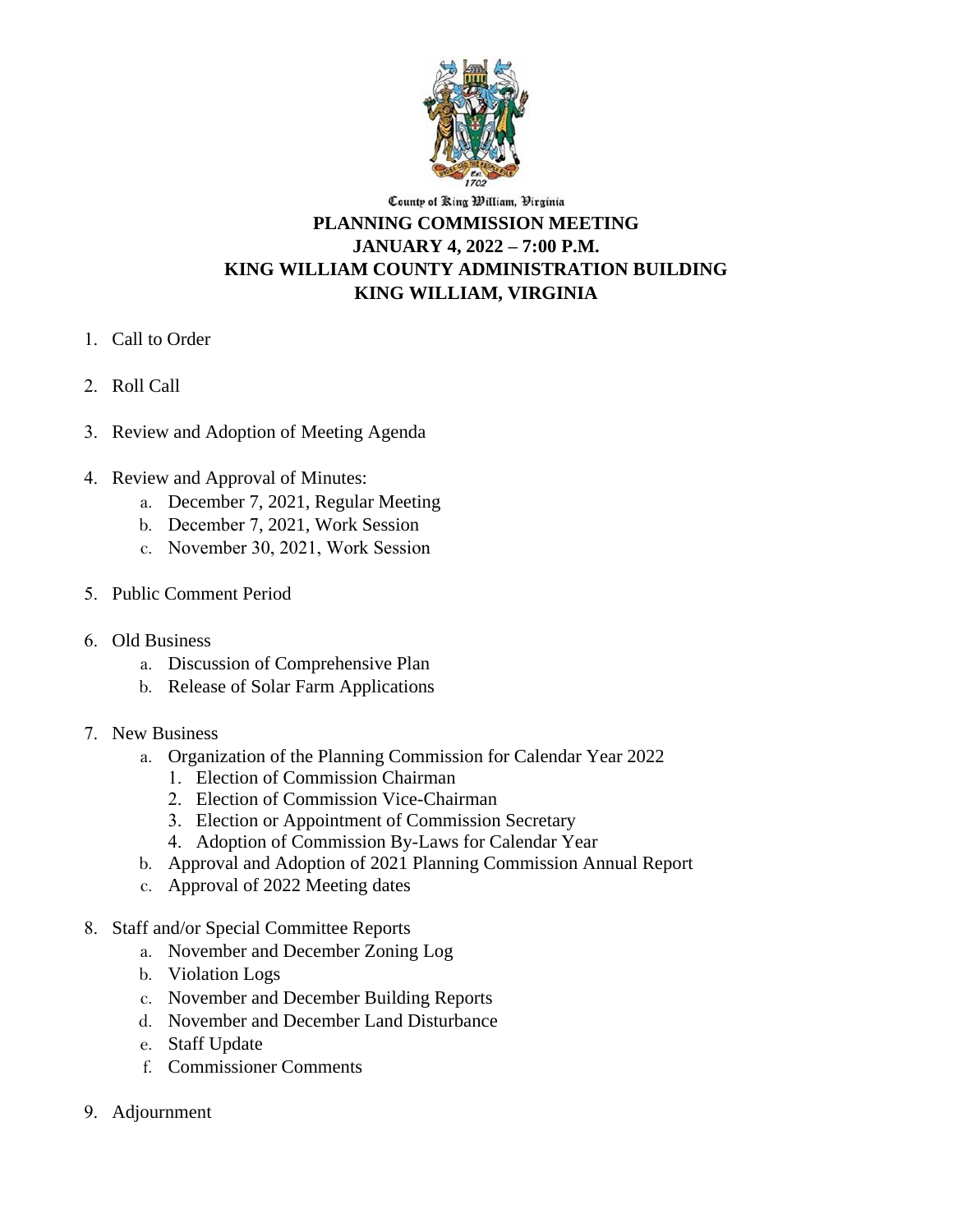**4a. December 7, 2021 Meeting Minutes**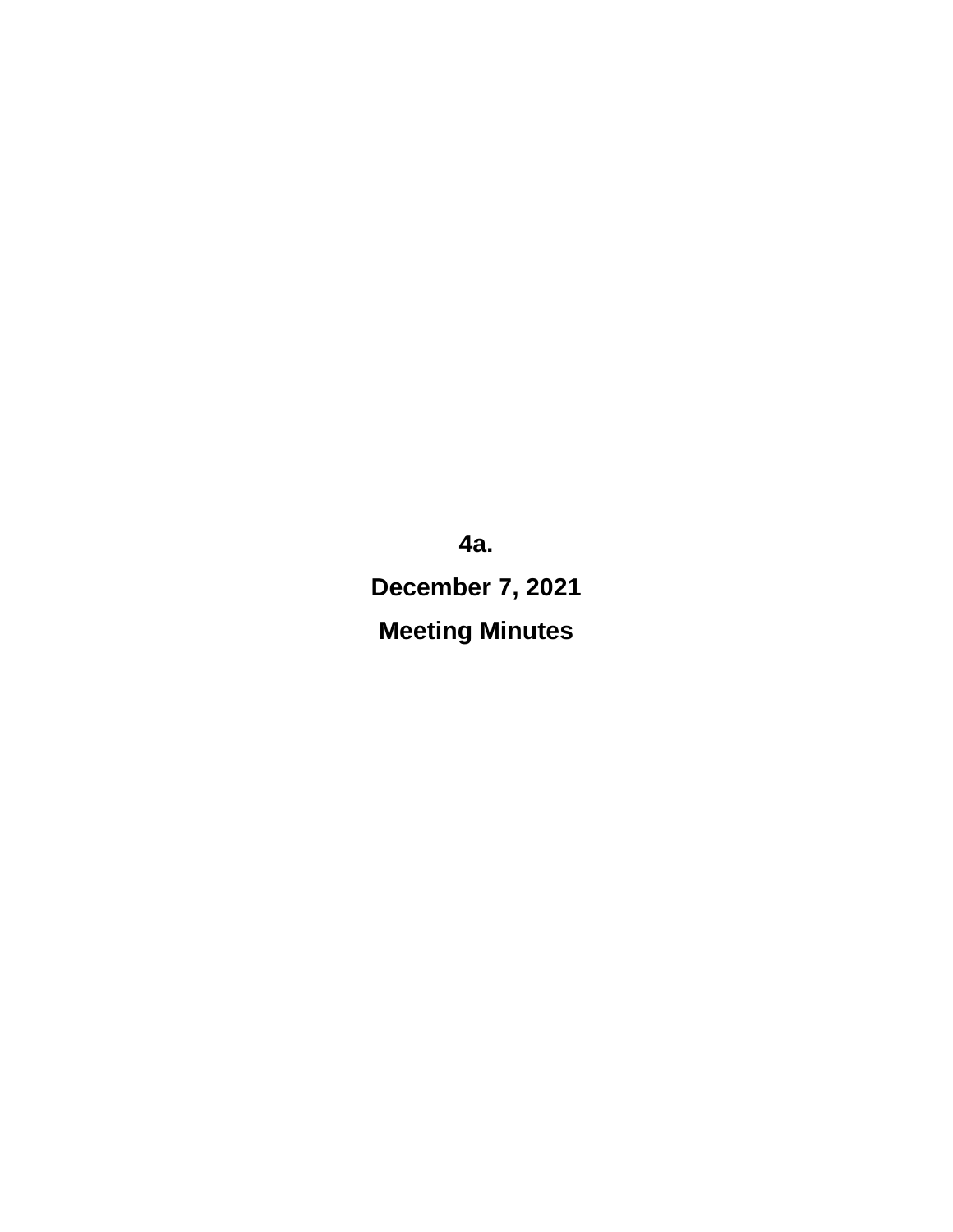#### **MINUTES KING WILLIAM COUNTY PLANNING COMMISSION REGULAR MEETING OF DECEMBER 7, 2021**

A regular meeting of the Planning Commission of King William County, Virginia, was held on the  $7<sup>th</sup>$  day of December 2021, beginning at 7:00 p.m. in the King William County Board Room of the Administration Building and via Zoom.

#### **Agenda Item 1. CALL TO ORDER**

The meeting was called to order by Chairman John Breeden.

#### **Agenda Item 2. ROLL CALL**

#### **The members were polled:**

| Matt Sluder        | Aye |
|--------------------|-----|
| <b>Bonnie Hite</b> | Aye |
| Don Wagner         | Aye |
| Stephen Greenwood  | Aye |
| John Breeden       | Aye |

Also in Attendance:

Percy Ashcraft, County Administrator Sherry Graham, Director of Planning Christina Grover, Zoning Administrator

#### **Agenda Item 3. REVIEW AND ADOPTION OF MEETING AGENDA**

Chairman Breeden requested a motion to adopt the meeting agenda. Mr. Greenwood moved for the adoption of the December 7, 2021, meeting agenda; motion was seconded by Mr. Wagner.

#### **The vote was unanimous on this motion.**

#### **Agenda Item 4. REVIEW AND APPROVAL OF MINUTES**

There were no amendments to the November 30, 2021, minutes. Chairman Breeden requested a motion to approve the minutes as presented. A motion was made by Mr. Wagner and seconded by Mr. Sluder.

#### **The vote was unanimous on this motion.**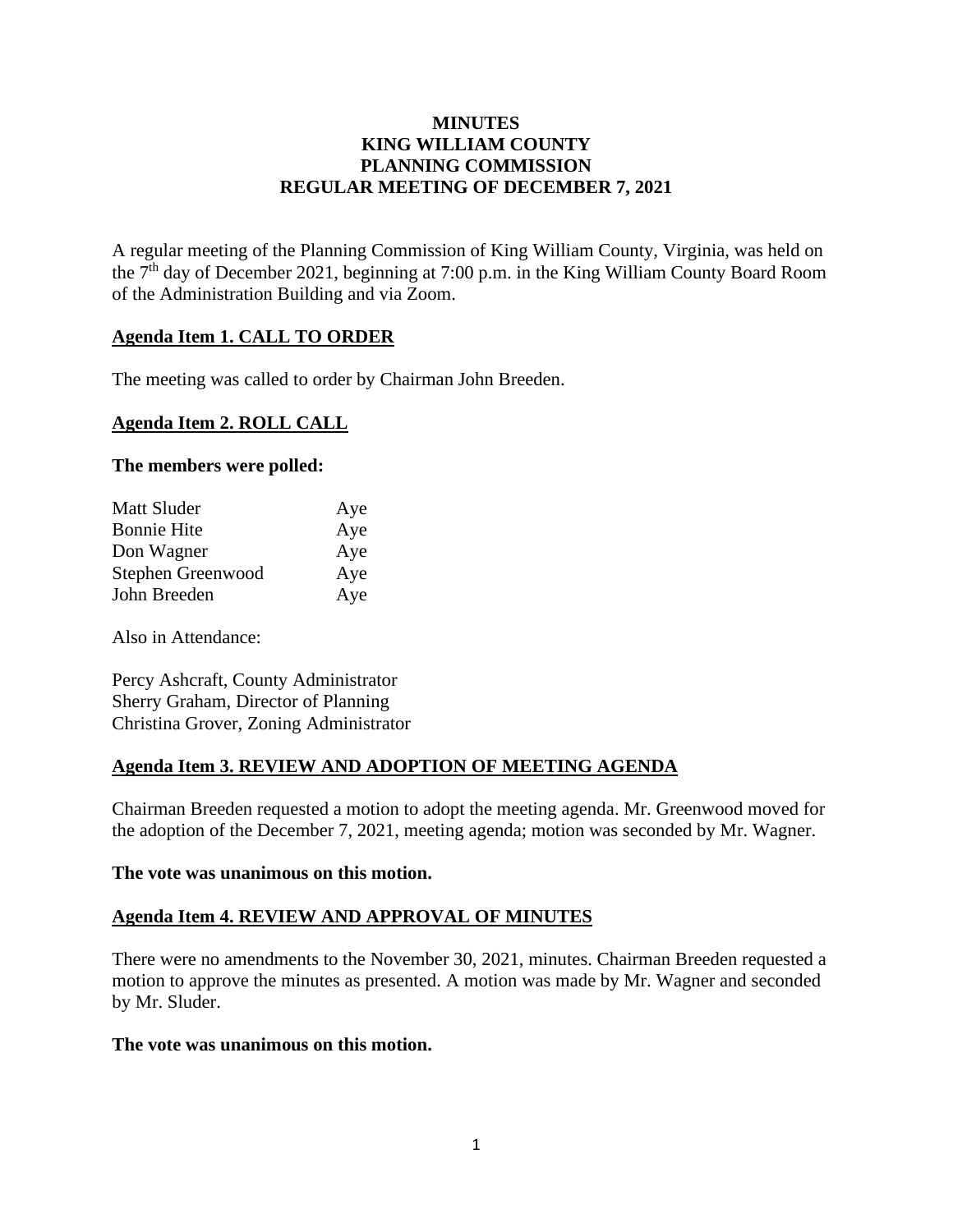#### **Agenda Item 5. PUBLIC COMMENT PERIOD**

There being no one to speak, the Public Comment Period was opened and closed shortly thereafter.

#### **Agenda Item 6a. CUP 10-21 McCauley Park, LLC**

McCauley Park, LLC requested a conditional use permit in order to construct 120 townhouses on property located on Shelton Place. Ms. Graham presented the case to the Planning Commission and informed the members that this property had previous approval of a CUP for apartments and that the property will be serviced by public water and sewer. This property is also in an area where there is high density housing. There has been no opposition on this request. Staff recommended approval to the Planning Commission.

Chairman Breeden opened the Public Hearing, being no one to speak, the Public Hearing was closed. Chairman Breeden requested a motion to recommend approval of CUP-10-21. Ms. Hite made a motion to recommend approval of CUP 10-21 that was seconded by Mr. Greenwood.

#### **Members were polled:**

| Aye |
|-----|
| Aye |
| Aye |
| Aye |
| Aye |
|     |

**The vote carried 5 to 0.**

#### **Agenda Item 6b. CUP 11-21 Vernon Holmes, Jr.**

Mr. Vernon Holmes requested approval of a Conditional Use Permit in order to construct 7 townhomes on property located at 209 Winchester Road.

Ms. Graham presented the case to the Planning Commission and informed the members that this property is located in an agricultural area with a few single-family homes. The property is located on a narrow dirt and gravel road and does not have access to public utilities. Staff recommends denial of the CUP request.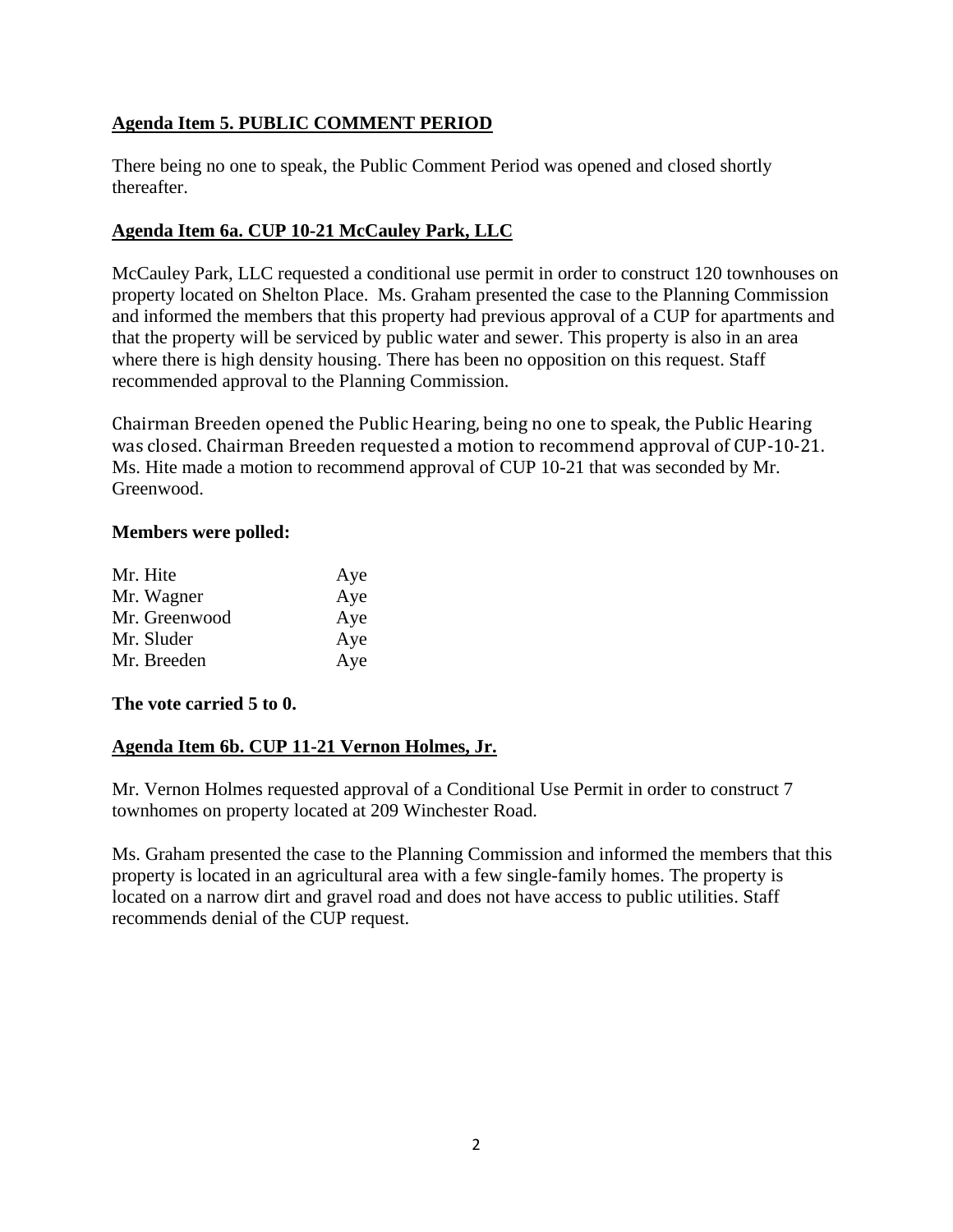Chairman Breeden opened the Public Hearing and the following people spoke in opposition of all three requests of Mr. Holmes:

Michael Prince, spoke in opposition and didn't support this request.

Michael Quarles, objected to the requests and presented a petition signed by all of the property owners.

Mark Kronenthal, represented Old Town, LLC, whose property is adjacent to the property requesting 93 townhomes. His client is opposed to the request. He also informed the Planning Commission that the subject property abuts a wildlife preserve.

William Drake strongly opposed the applications.

Several emails were also submitted to the Planning Commission.

There being no one further to speak on the request, Chairman Breeden closed the public hearing. Chairman Breeden requested a motion. Mr. Wagner made a motion to recommend denial of CUP 11-21 that was seconded by Ms. Hite.

#### **Members were polled:**

| Mr. Sluder    | Aye |
|---------------|-----|
| Ms. Hite      | Aye |
| Mr. Wagner    | Aye |
| Mr. Greenwood | Aye |
| Mr. Breeden   | Aye |

**The vote carried 5 to 0.**

#### **Agenda Item 6c. CUP 12-21 Vernon Holmes, Jr.**

Mr. Vernon Holmes requested approval of a Conditional Use Permit in order to construct 93 townhomes on property located on Winchester Road.

Ms. Graham presented the case to the Planning Commission and informed the members that this property is located in an area used for agriculture. The property is located on a narrow dirt and gravel road and does not have access to public utilities. Staff recommended denial of the CUP request.

Chairman Breeden opened the Public Hearing and there were several people that spoke in opposition of this request. A petition signed by all property owners in the area was also submitted to the Planning Commission Members. There being no one further to speak on the request, Chairman Breeden closed the public hearing. Chairman Breeden requested a motion.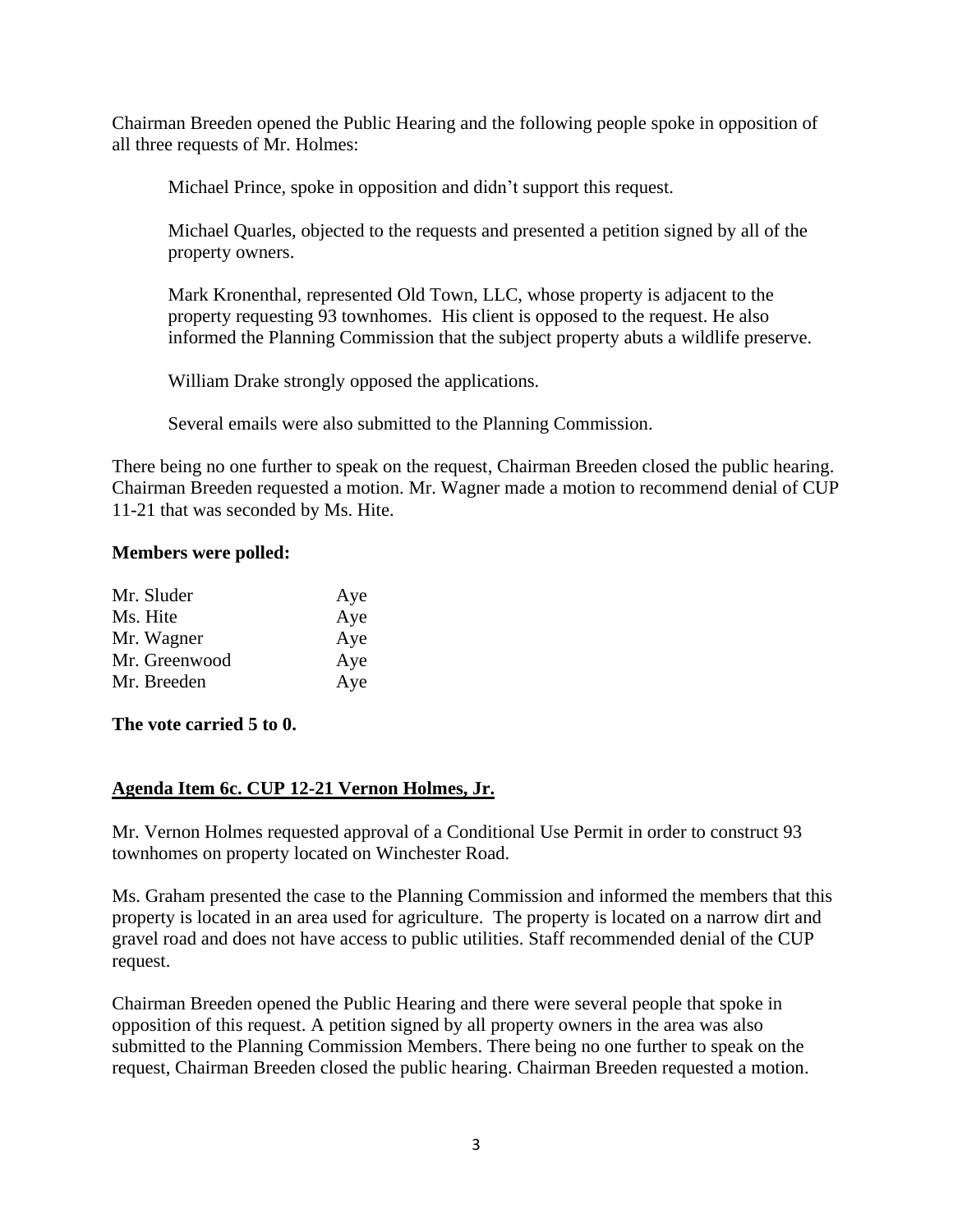Mr. Sluder made a motion to recommend denial of CUP 12-21 that was seconded by Mr. Greenwood.

#### **Members were polled:**

| Mr. Sluder    | Aye |
|---------------|-----|
| Ms. Hite      | Aye |
| Mr. Wagner    | Aye |
| Mr. Greenwood | Aye |
| Mr. Breeden   | Aye |

#### **The vote carried 5 to 0.**

#### **Agenda Item 6d. CUP 13-21 Vernon Holmes, Jr.**

Mr. Vernon Holmes requested approval of a Conditional Use Permit in order to construct twenty-three townhouses on property located at 1779 Union Hope Road.

Ms. Graham presented the case to the Planning Commission and informed the members that this property is located in an area used for agriculture. The property is located on a narrow road and does not have access to public utilities. Staff recommended denial of the CUP request.

Chairman Breeden opened the Public Hearing and there were several people that spoke in opposition of this request. A petition signed by all property owners in the area was also submitted to the Planning Commission Members. There being no one further to speak on the request, Chairman Breeden closed the public hearing. Ms. Hite made a motion to recommend denial of CUP 13-21 that was seconded by Mr. Greenwood.

#### **Members were polled:**

| Mr. Greenwood | Aye |
|---------------|-----|
| Mr. Sluder    | Aye |
| Ms. Hite      | Aye |
| Mr. Wagner    | Aye |
| Mr. Breeden   | Aye |

**The vote carried 5 to 0.**

#### **Agenda Item 7. OTHER UNFINISHED BUSINESS**

a. Comprehensive Plan Update

The Planning Commission discussed the Comprehensive Plan.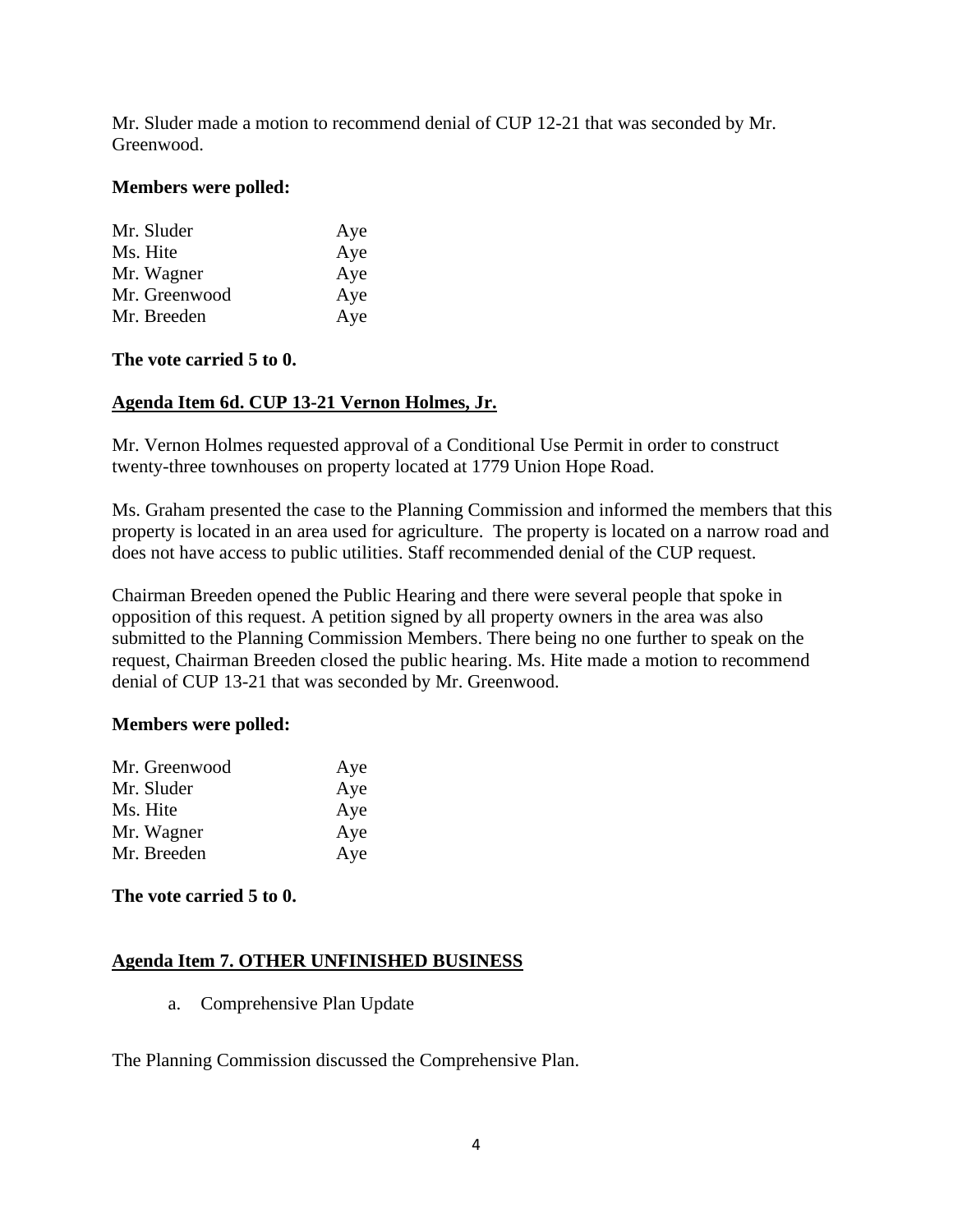#### **Agenda Item 8. NEW BUSINESS**

None

#### **Agenda Item 9. Special Reports & Updates from Staff**

- **a. Edmunds Reports-**will be provided at the next scheduled meeting
- b. **Commissioner Comments**

#### **Agenda Item 10. ADJOURNMENT**

There being no further business, Chairman Breeden adjourned the meeting, and the Planning Commission Members went into a Work Session.

**\_\_\_\_\_\_\_\_\_\_\_\_\_\_\_\_\_\_\_\_\_\_\_\_\_\_\_\_\_\_\_\_\_ \_\_\_\_\_\_\_\_\_\_\_\_\_\_\_\_\_\_\_\_\_\_\_\_\_\_\_\_\_\_\_\_\_\_\_\_\_\_\_\_\_\_\_\_\_\_\_**

**John Breeden, Chairman Sherry Graham, Commission Secretary**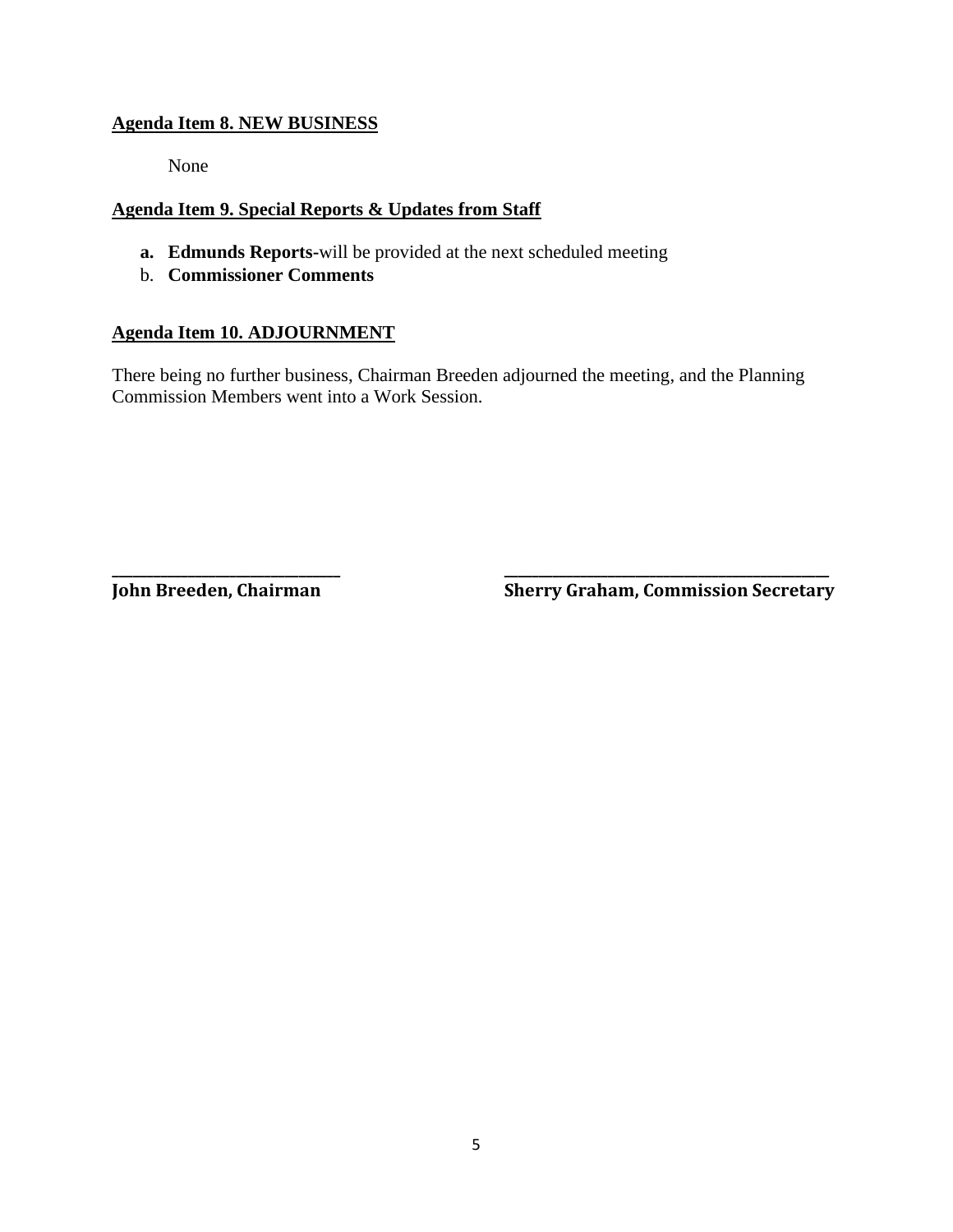**4b.**

**December 7, 2021** 

**Work Session Minutes**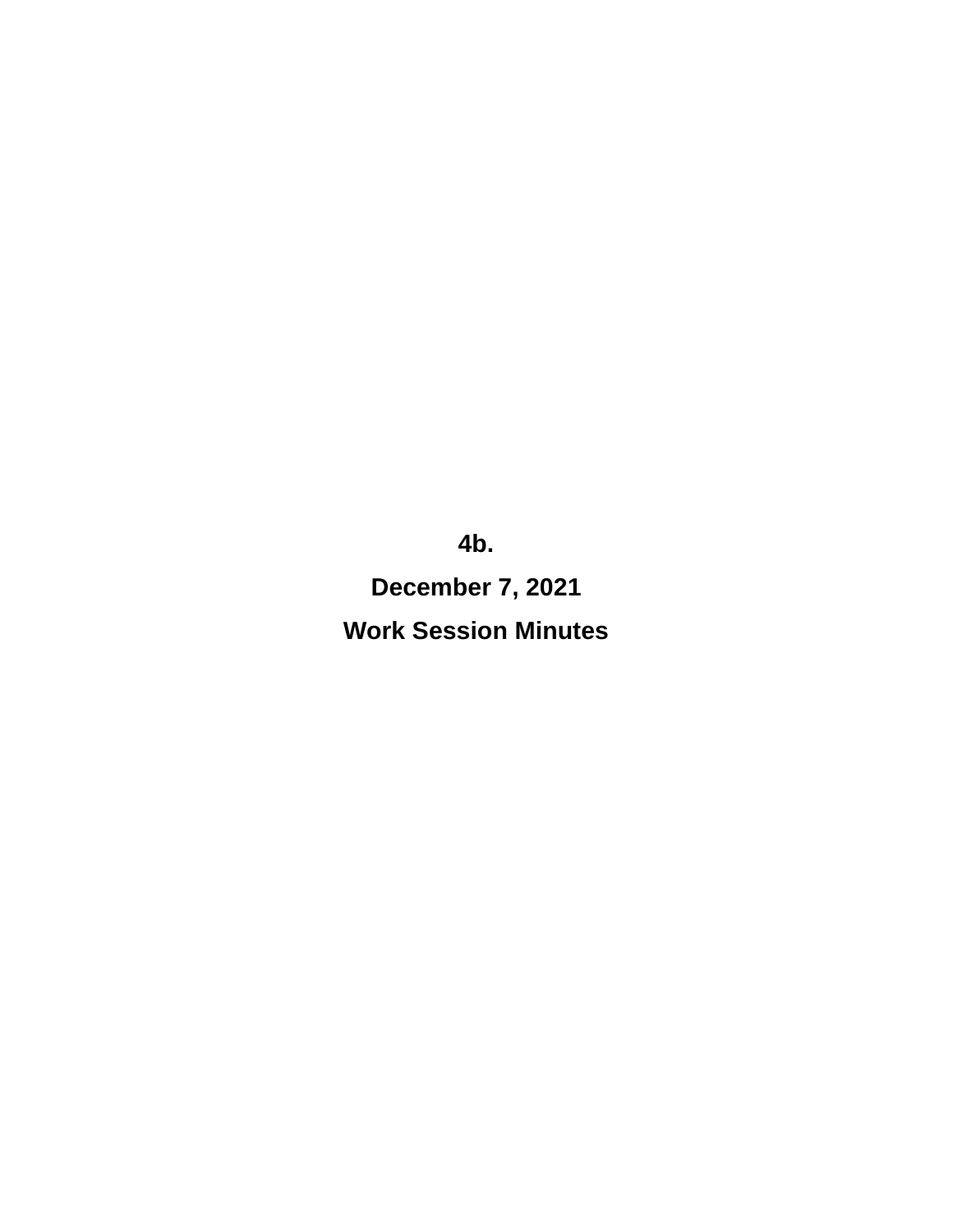#### **MINUTES KING WILLIAM COUNTY PLANNING COMMISSION DECEMBER 7, 2021, WORK SESSION**

A work session of the Planning Commission of King William County, Virginia, was held on the 7th day of December 2021, following their regular meeting and via Zoom.

#### **Agenda Item 1. CALL TO ORDER**

Chairman Breeden called the work session to order.

#### **Agenda Item 2. ROLL CALL**

#### **The members were polled:**

| Mathew Sluder                     | Aye |
|-----------------------------------|-----|
| <b>Bonnie Hite</b>                | Aye |
| Don Wagner                        | Aye |
| Stephen Greenwood - Vice Chairman | Aye |
| John Breeden - Chairman           | Aye |

Also in Attendance:

Sherry Graham, Director of Planning Christina Grover, Zoning Administrator

#### **WORK SESSION**

The work session was held to discuss the Comprehensive Plan. During the discussion, the following items were briefly discussed and will need to be reviewed by the members:

Housing Assessment – page 36 Recreational Properties – page 46 Discussion of Sandy Point State Park and possibly work with the State. Rt. 30 and Rt. 360 – page 57 Industrial Parks including Fontaine Bleau which is not public Requirement of broadband to be included in all subdivisions – page 71 Future Land Use Map – How we are going to control runway growth and minor subdivisions. Future Land Use Map – Possibly need to separate out B1 & B2 use groups Cluster Subdivisions Farmstead Subdivision – are not in compliance with minor subdivisions.

**\_\_\_\_\_\_\_\_\_\_\_\_\_\_\_\_\_\_\_\_\_\_\_\_\_\_\_\_\_\_\_\_\_\_\_\_\_\_\_\_\_\_\_\_\_\_\_\_\_\_\_\_\_\_\_\_\_\_\_\_\_\_\_\_\_\_\_\_\_\_\_\_\_\_\_\_\_\_\_\_\_\_\_\_\_\_\_\_\_\_\_\_\_\_\_\_\_\_\_\_\_\_\_\_\_\_\_\_\_\_\_\_\_\_**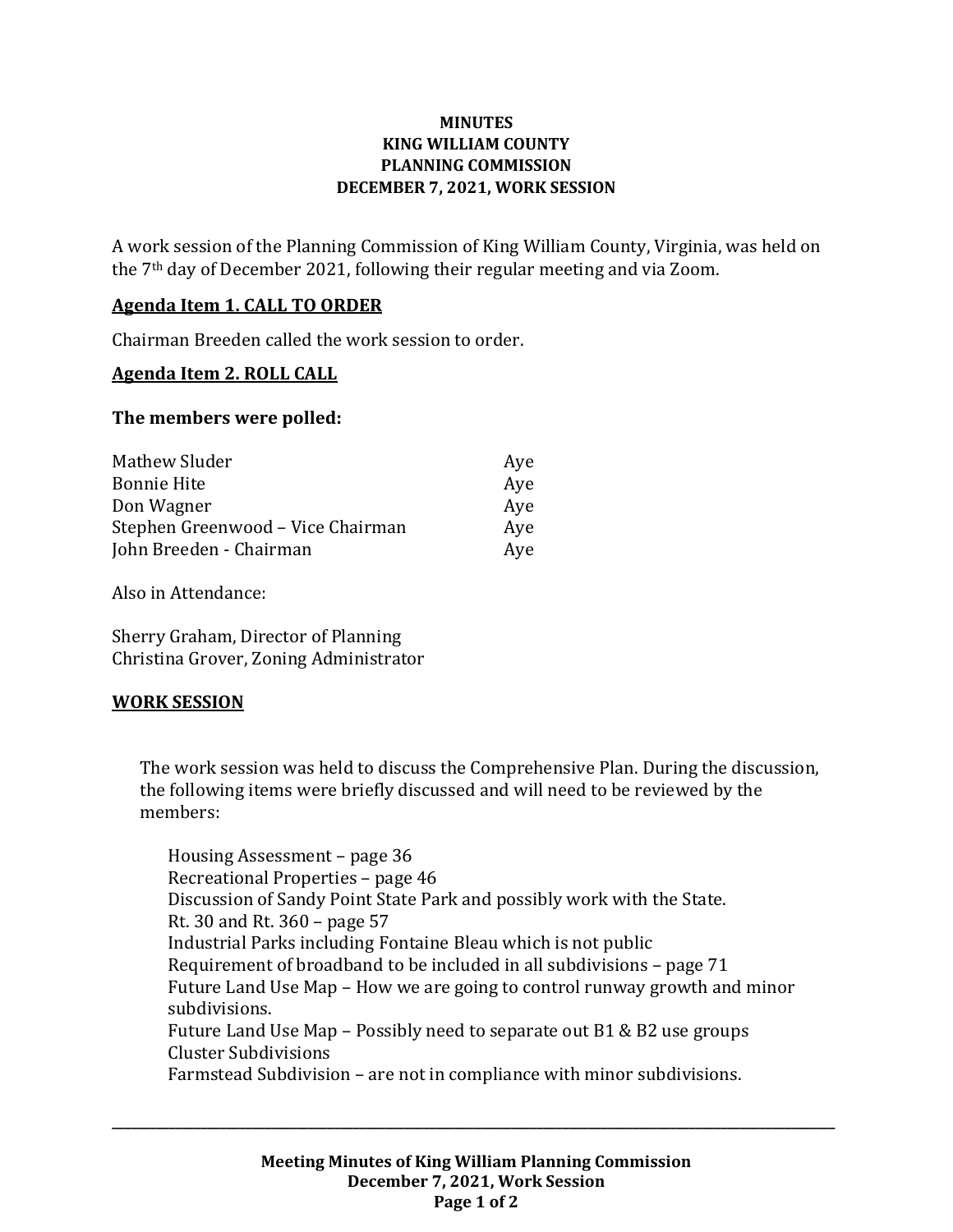There was a discussion of a round about to help control traffic at the intersections.

The Planning Commission will hold a work session after the January 4, 2022, regularly scheduled meeting.

Some items to be discussed:

Queenfield Mine – Industrial

R-R zoning district – Look at the Comprehensive Plan and the R-R zoning that is Outside of the area and may need to be changed.

The Planning Commission will need to set up work sessions with the EDA and the BOS to discuss the Comprehensive Plan and the Future Land Use Map.

There being no further discussion, Chairman Breeden adjourned the work session at 8:22 p.m.

**\_\_\_\_\_\_\_\_\_\_\_\_\_\_\_\_\_\_\_\_\_\_\_\_\_\_\_\_\_\_\_ \_\_\_\_\_\_\_\_\_\_\_\_\_\_\_\_\_\_\_\_\_\_\_\_\_\_\_\_\_\_\_\_\_\_\_\_\_\_\_\_\_\_\_\_\_**

**John Breeden, Chairman Sherry Graham, Commission Secretary**

**\_\_\_\_\_\_\_\_\_\_\_\_\_\_\_\_\_\_\_\_\_\_\_\_\_\_\_\_\_\_\_\_\_\_\_\_\_\_\_\_\_\_\_\_\_\_\_\_\_\_\_\_\_\_\_\_\_\_\_\_\_\_\_\_\_\_\_\_\_\_\_\_\_\_\_\_\_\_\_\_\_\_\_\_\_\_\_\_\_\_\_\_\_\_\_\_\_\_\_\_\_\_\_\_\_\_\_\_\_\_\_\_\_\_**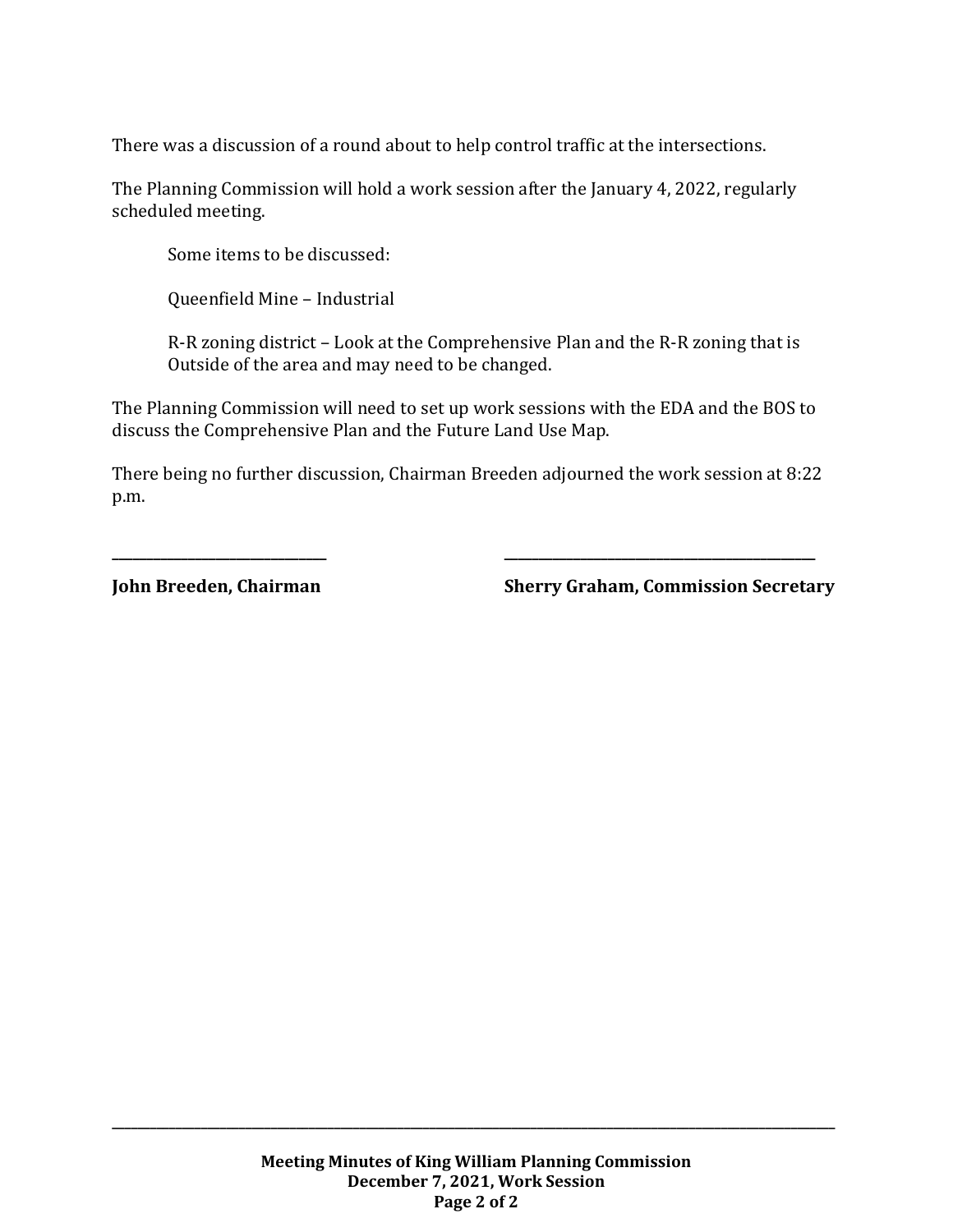**4c. November 30, 2021 Work Session Minutes**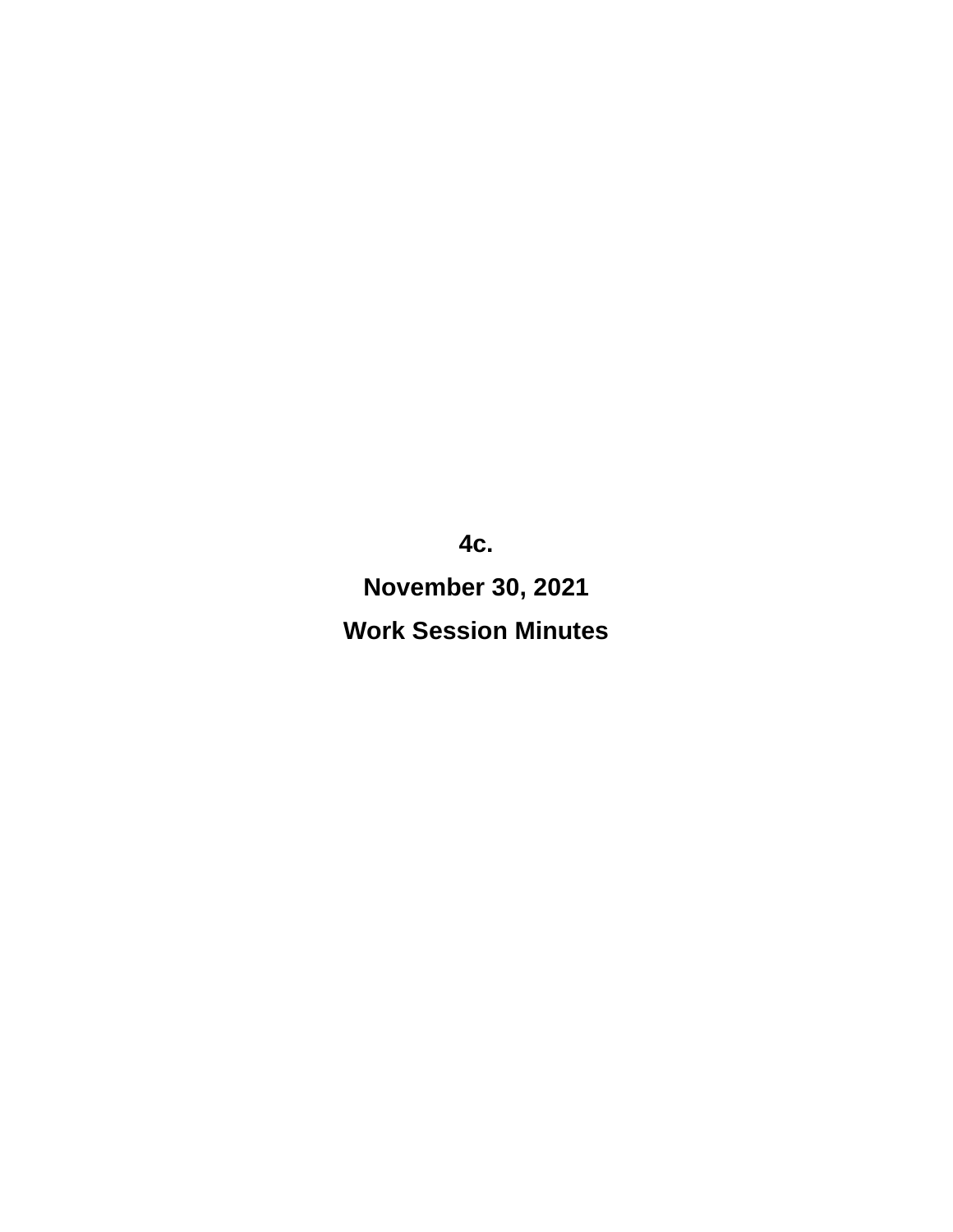#### **MINUTES KING WILLIAM COUNTY PLANNING COMMISSION NOVEMBER 30, 2021, WORK SESSION**

The Planning Commission of King William County, Virginia, held a work session on the 30th day of November, at 7:00 p.m. and via Zoom.

#### **Agenda Item 1. CALL TO ORDER**

Mr. Wagner called the work session to order at 7:00 p.m.

#### **Agenda Item 2. ROLL CALL**

#### **The members were polled:**

| Mathew Sluder                     | Aye    |
|-----------------------------------|--------|
| <b>Bonnie Hite</b>                | Aye    |
| Don Wagner                        | Aye    |
| Stephen Greenwood – Vice Chairman | Ave    |
| John Breeden - Chairman           | Absent |

Also in Attendance:

Sherry Graham, Director of Planning Christina Grover, Zoning Administrator Evelyn Sloane, Hill Studio

#### **WORK SESSION**

#### **Agenda Item 3a:**

#### **Review and Discussion of the Comprehensive Plan with Hill Studio**

Ms. Sloane made a presentation to the Planning Commission to update the members on the progress and the work that has been completed. The members were also given a copy of the Comprehensive Plan draft to review and to submit comments and changes to Hill Studio. Ms. Sloane also included a power point in her presentation.

Staff will provide Hill Studio will information on land that belongs to the Pamunkey, Mattaponi, and Upper Mattaponi to show on the future land use maps.

Staff will provide street maps, zoning maps future land use maps and proposed future land use maps to the Planning Commission.

**\_\_\_\_\_\_\_\_\_\_\_\_\_\_\_\_\_\_\_\_\_\_\_\_\_\_\_\_\_\_\_\_\_\_\_\_\_\_\_\_\_\_\_\_\_\_\_\_\_\_\_\_\_\_\_\_\_\_\_\_\_\_\_\_\_\_\_\_\_\_\_\_\_\_\_\_\_\_\_\_\_\_\_\_\_\_\_\_\_\_\_\_\_\_\_\_\_\_\_\_\_\_\_\_\_\_\_\_\_\_\_\_\_\_**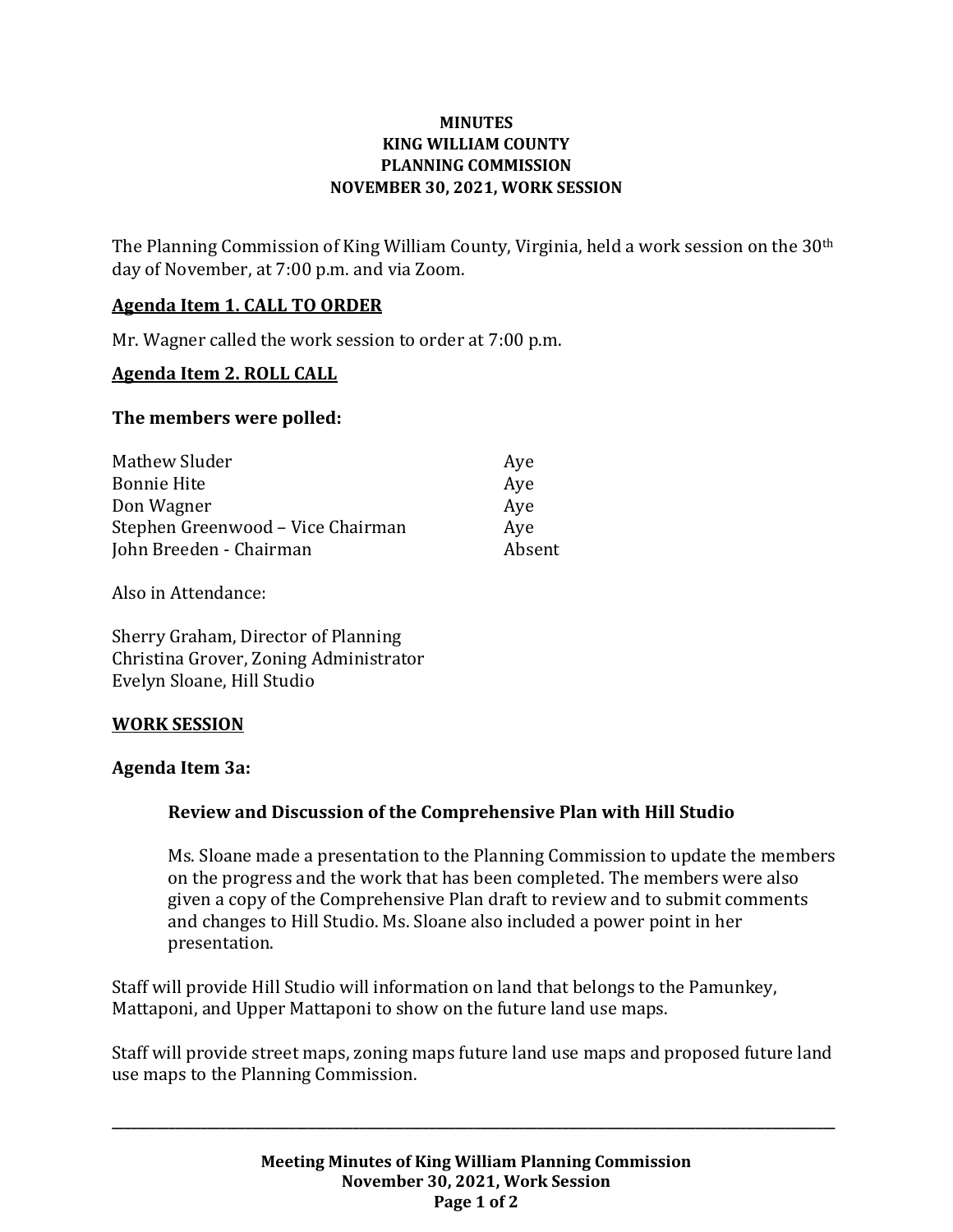The Planning Commission will hold a work session after their December 7th regular meeting.

Ms. Hite made a motion, seconded by Mr. Sluder to adjourn the work session. The vote was unanimous.

**\_\_\_\_\_\_\_\_\_\_\_\_\_\_\_\_\_\_\_\_\_\_\_\_\_\_\_\_\_\_\_ \_\_\_\_\_\_\_\_\_\_\_\_\_\_\_\_\_\_\_\_\_\_\_\_\_\_\_\_\_\_\_\_\_\_\_\_\_\_\_\_\_\_\_\_\_**

**John Breeden, Chairman Sherry Graham, Commission Secretary**

**\_\_\_\_\_\_\_\_\_\_\_\_\_\_\_\_\_\_\_\_\_\_\_\_\_\_\_\_\_\_\_\_\_\_\_\_\_\_\_\_\_\_\_\_\_\_\_\_\_\_\_\_\_\_\_\_\_\_\_\_\_\_\_\_\_\_\_\_\_\_\_\_\_\_\_\_\_\_\_\_\_\_\_\_\_\_\_\_\_\_\_\_\_\_\_\_\_\_\_\_\_\_\_\_\_\_\_\_\_\_\_\_\_\_**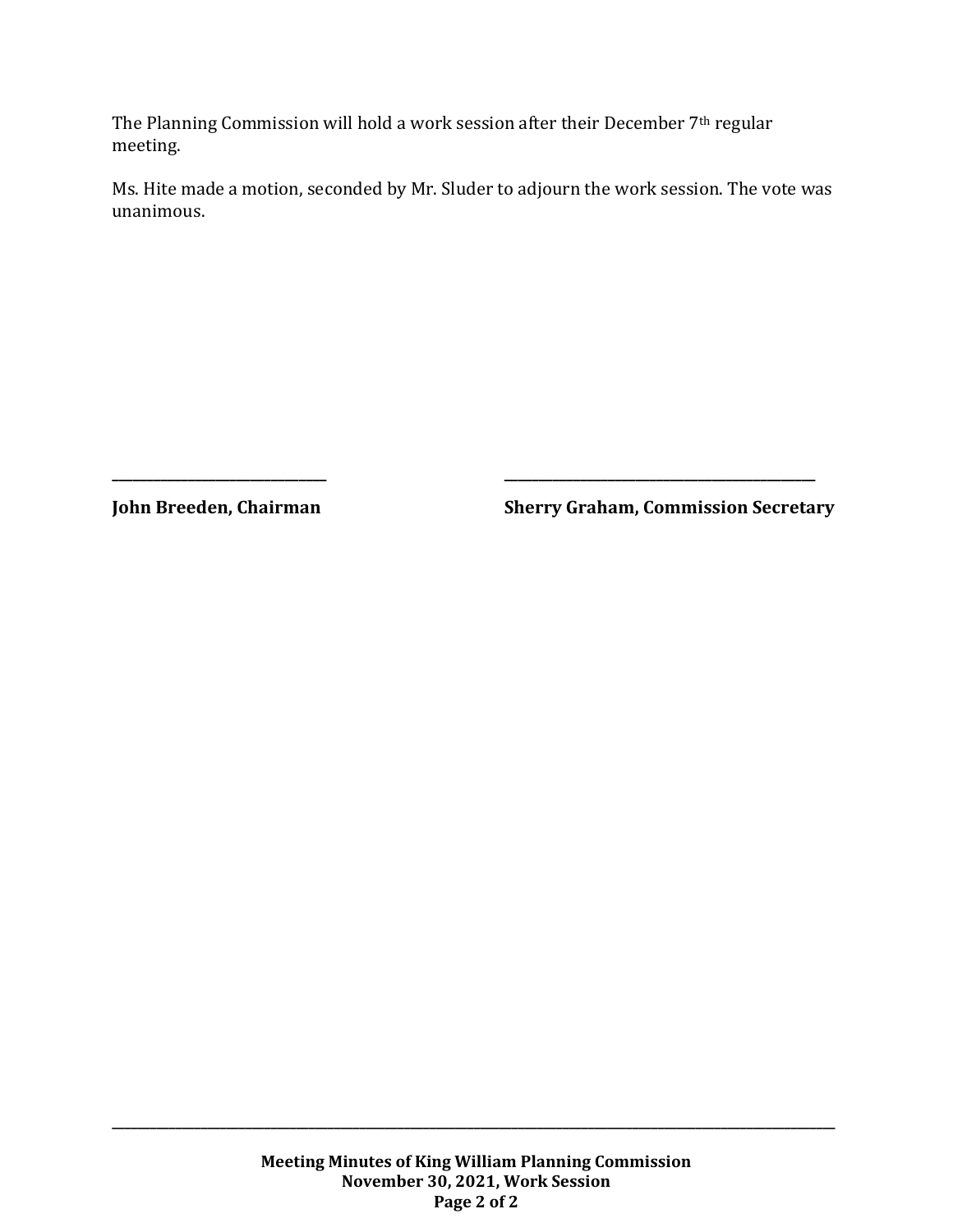**7a (4). By-Laws**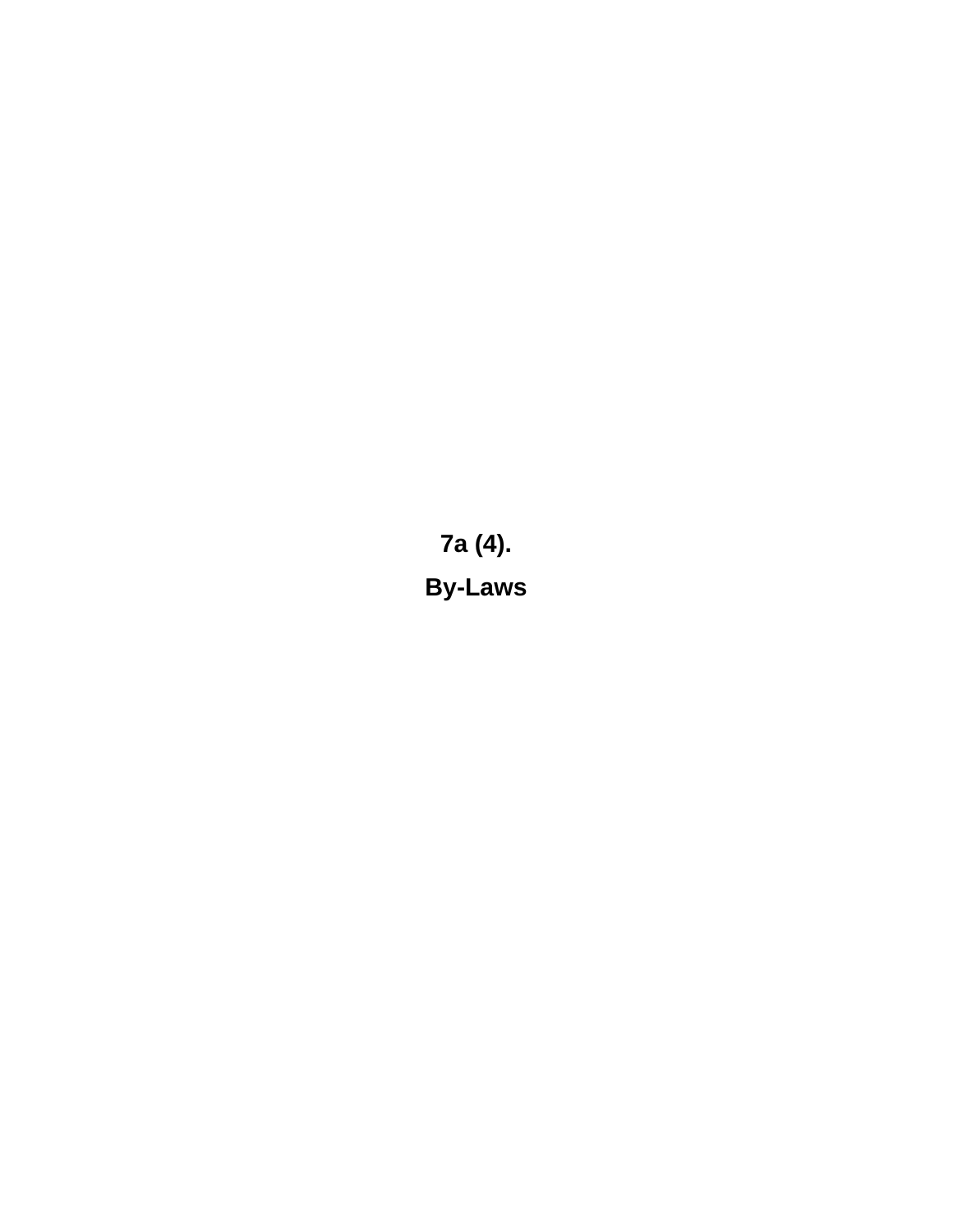#### **KING WILLIAM COUNTY, VIRGINIA PLANNING COMMISSION**

#### **2021 BYLAWS**

#### **ARTICLE 1 - AUTHORIZATION**

- 1-1. This Planning Commission is established in conformance with the resolution adopted by the Board of Supervisors of King William County (hereinafter referred to as the "Board") in 1968, and in accord with the provisions of §15.2- 2210 & §15.2-2212, of the Code of Virginia (1950) as amended.
- 1-2. The official title of this Commission shall be the "King William County Planning Commission."

#### **ARTICLE 2 - PURPOSE**

2-1. The purpose of the King William County Planning Commission (the "Commission") is to promote the orderly development of King William County in accord with 15.2-2210. In accomplishing the objectives of 15.2-2200 the Commission is to serve in an advisory capacity to the Board by preparing plans, ordinances and other documents to the Board and to carry out all activities as designated by the Board. The Commission also approves, amends and approves, or disapproves the Comprehensive Plan in accord with the provisions of 15.2- 2225.

#### **ARTICLE 3 - MEMBERSHIP**

- 3.1. The Commission shall be composed of members in the number and for the term of office as designated by the Board. The Board shall appoint successors, and the Board shall fill allvacancies.
- 3-2. Members of the Commission shall be appointed for terms of four years as established by the Board.
- 3-3. Vacancies shall be filled by appointment made by the Board and shall be for an unexpired term only.
- 3-4. Members of the Commission shall be eligible for reappointment.
- 3-5. Members of the Commission may be removed by the Board for malfeasance in office, or poor attendance. A Commissioner may be dismissed without limitation in the event that the Commission member is absent from any three consecutive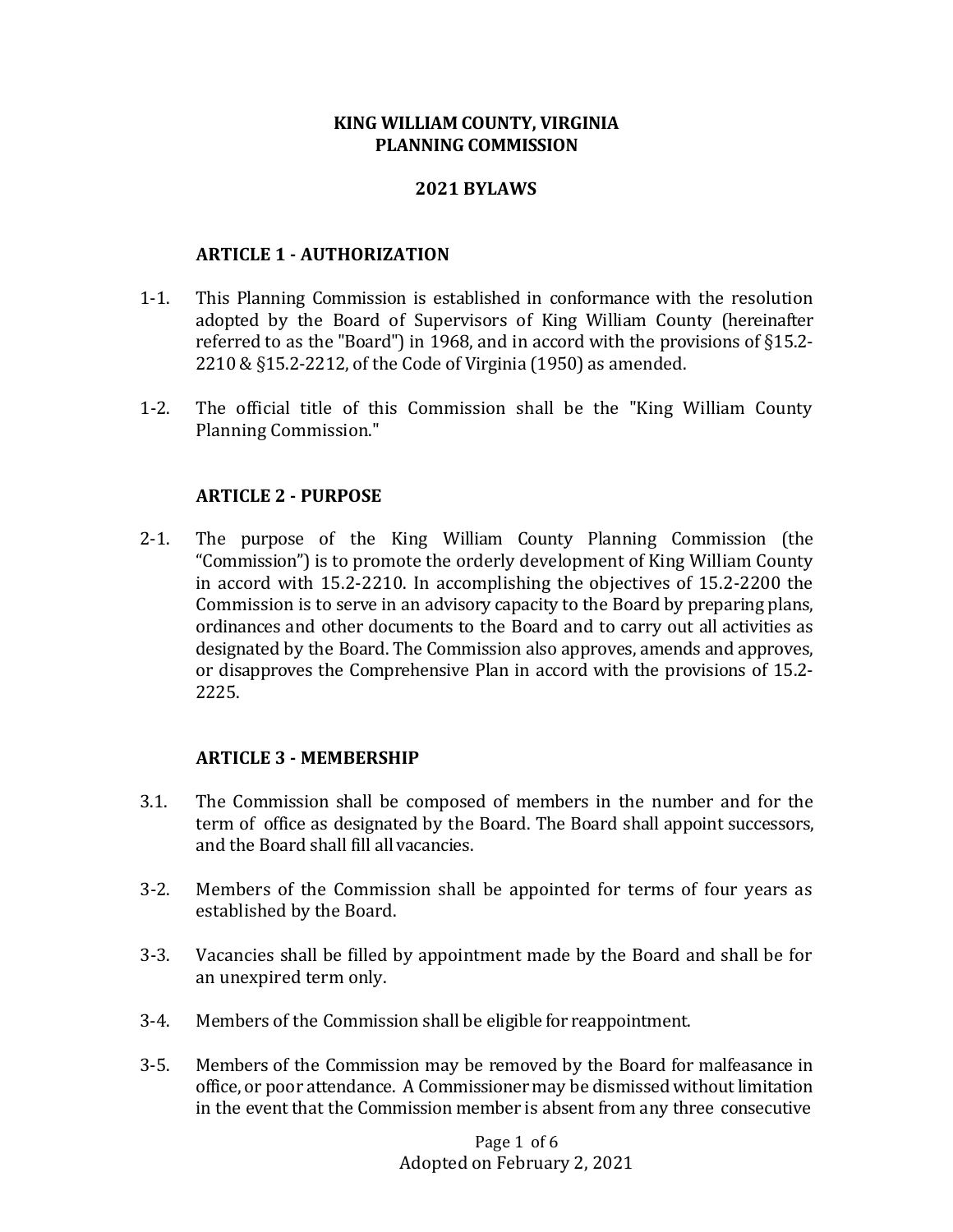meetings of the Commission or is absent from any four meetings of the Commission within any twelve-month period.

3-6. The Board may provide for the payment of expenses incurred by Commission Members in the performance of their official duties and for compensation for services.

#### **ARTICLE 4 - OFFICERS AND THEIR SELECTION**

- 4-1. The officers of the Commission shall consist of a Chair, a Vice-Chair, and a Secretary. The Chair and Vice-Chair shall be elected by the membership. The Secretary shall serve at the request of the Commission and may be a member of the Commission, an employee of King William County, or a citizen volunteer.
- 4-2. Nomination of officers shall be made from the floor at the organizational meeting each year. For this purpose, the organizational meeting shall be considered to be the first regularly scheduled meeting held each year, normally in January. A candidate for the offices receiving a majority vote of the entire membership of the Commission shall be declaredelected.
- 4-3. Should the Chair and Vice-Chair be absent at any meeting, the Commission shall elect a temporary Chair to serve at the meeting.
- 4-4. Terms of office shall be for one year or until a successor takes office. The Chair and Vice-Chair can succeed themselves, however, only two successive yearly terms are allowed. Officers shall take office at the next regularly scheduled or special called meeting immediately following the organizationalmeeting.
- 4-5 Vacancies of the offices of Chair, Vice-Chair and/or Secretary shall be filled by a majority vote of the Commission.

#### **ARTICLE 5 - DUTIES OF OFFICERS**

- 5-1. The Chair shall:
- 5-1-1. Be a member of the Commission.
- 5-1-2. Preside at all meetings.
- 5-1-3. Appoint committees, special and/or standing.
- 5-1-4. Rule on all procedural questions (subject to a reversal by a two-thirds (2/3) majority vote by the members present).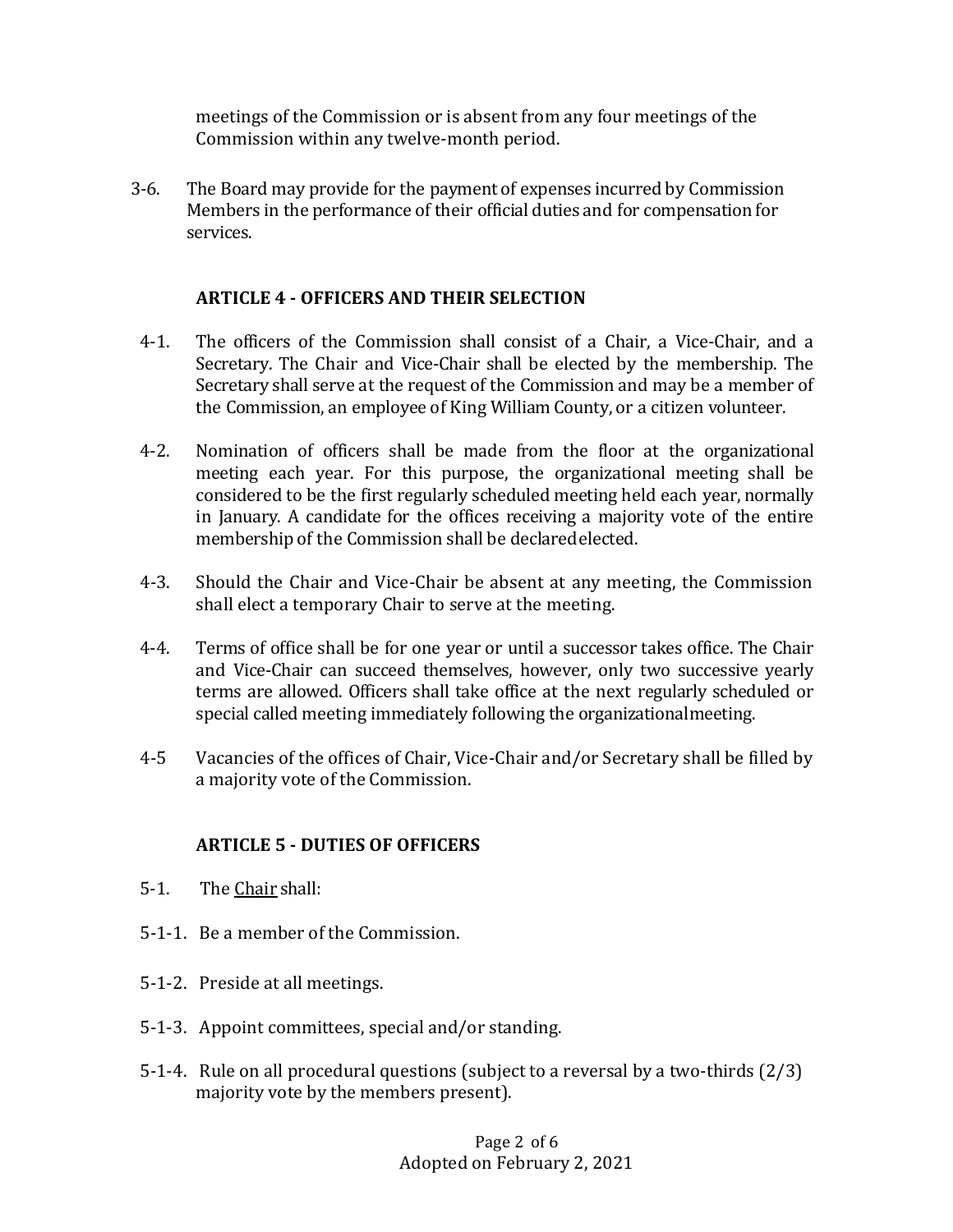- 5-1-5 Be informed immediately of any official communication and report same at the next regular meeting.
- 5-1-6 Carry out other duties as assigned by the Commission.
- 5-2. The Vice Chair shall:
- 5-2-1. Be a member of the Commission.
- 5-2-2 . Assume the full powers of the Chair in the absence or inability of the Chair.
- 5-3. The Secretary shall:
- 5-3-1. Record attendance at all meetings.
- 5-3-2 Keep a set of minutes of the Commission meetings, which, after approval by the Commission, shall be retained in the Office of the Director of Community Development.
- 5-3-3 Notify all members of all meetings.
- 534 Maintain a file of all Commission records and reports.
- 5-35 Certify all maps, records and reports of the Commission.
- 5-3-6 Give notice and be responsible for publishing public notices of all Commission public hearings and publicmeetings.
- 5-3-7 Attend to the correspondence of the Commission.
- 538 Make recommendations and an annual report to the Board of Supervisors concerning the operation of the commission and the status of planning within King William County.

#### **ARTICLE 6 - STANDING AND SPECIAL COMMITTEES**

- 6-1. Committees may be appointed by the Chair to serve as needed.
- 6-2. The Chair shall be an ex officio member of every committee.

#### **ARTICLE 7 - MEETINGS**

Page 3 of 6 7-1. Regular meetings of the Commission shall be held on the first Tuesday of each month at 7:00P.M. When a meeting date falls on a legal holiday, the meeting shall be held the following week unless otherwise designated by the Commission.

Adopted on February 2, 2021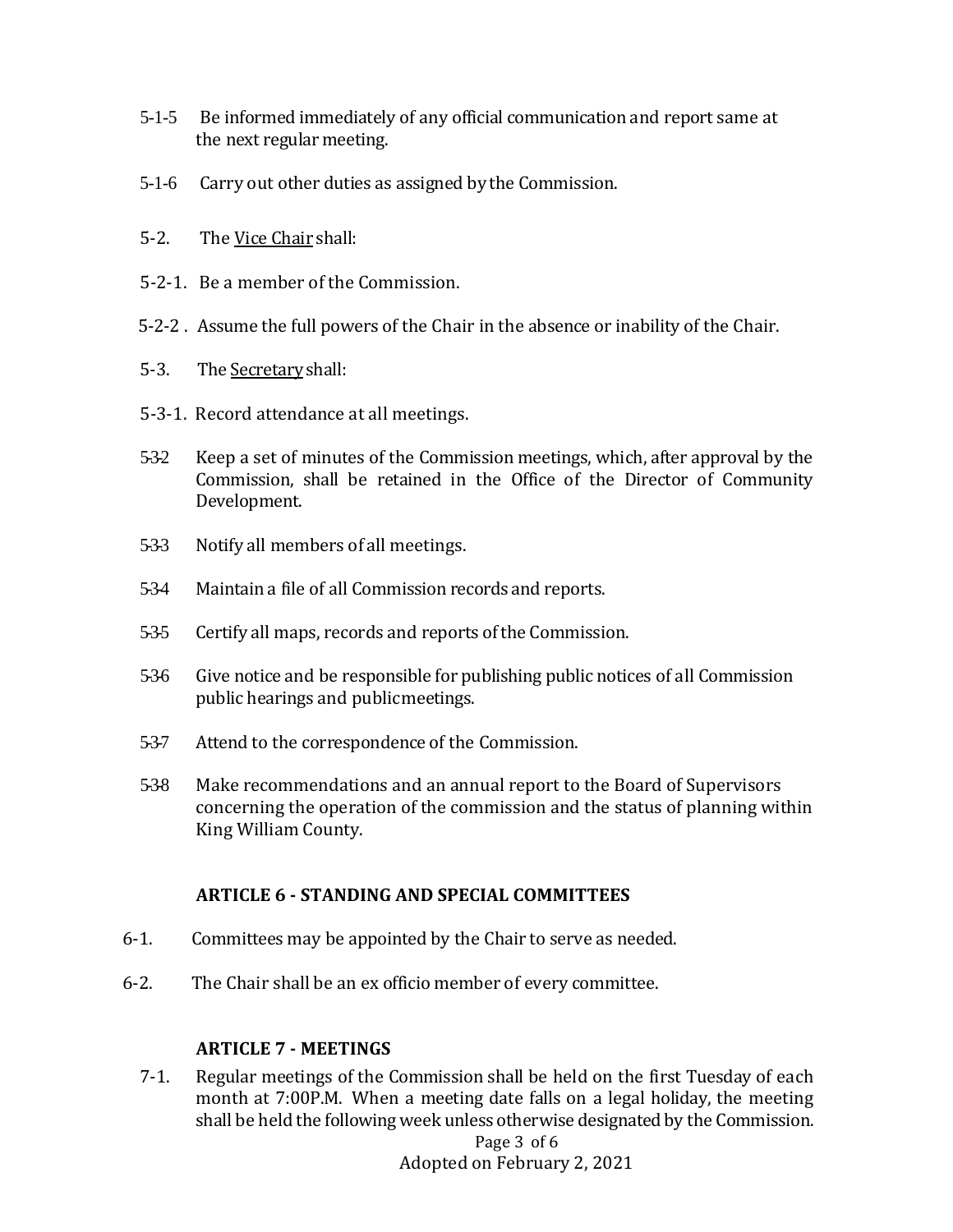If the Chair, or the Vice Chair if the Chair is unable to act, finds and declares that weather or other conditions are such that it is hazardous for commission members to attend a regularly scheduled meeting, the meeting shall be continued to the following Tuesday at 7:00P.M. Such finding shall be communicated to the members of the Commission and the press and posted on the County's website as promptly as possible. All hearing and other matters previously advertised shall be conducted at the continued meeting, and no further advertisement is required. Any regular meeting may be dispensed if there is no new business; this shall be at the discretion of the Chair. The Secretary shall notify the members of the Commission of the canceled meeting. At no time, however, shall more than two consecutive meetings be canceled.

- 7-2. Special meetings shall be called at the request of the Chairman or at the request of a quorum of the membership.
- 7-3. All regular meetings, work sessions, hearings, records, and accounts shall be open to the public except those meetings subject to the rules of executive session as set forth in the Code of Virginia. There shall be a Public Comment Period at each of the regular Planning Commission meetings. The Public Comment Period will allow a member of the Public three (3) minutes to speak or five (5) minutes if representing a group, about any planning matter, except agenda items scheduled for a Public Hearing.
- 7-4. A majority of the members shall constitute a quorum and no action of the Commission shall be valid unless authorized by a majority vote of those present and voting in accord with 15.2-2215.
- 7-5. Meetings should be held in the Board Room of the King William County Administration Building unless circumstances dictate some or all members meet electronically, as the law permits.

#### **ARTICLE 8- ORDER OF BUSINESS**

- 8-1. The order of business for a regular meeting shall be:
- 8-1-1. Call to order by Chair.
- 8-1-2. Roll call.
- 8-1-3. Review and Adopt Meeting Agenda
- 8-1-4. Consideration of minutes.
- 8-1-5. Public Comment Period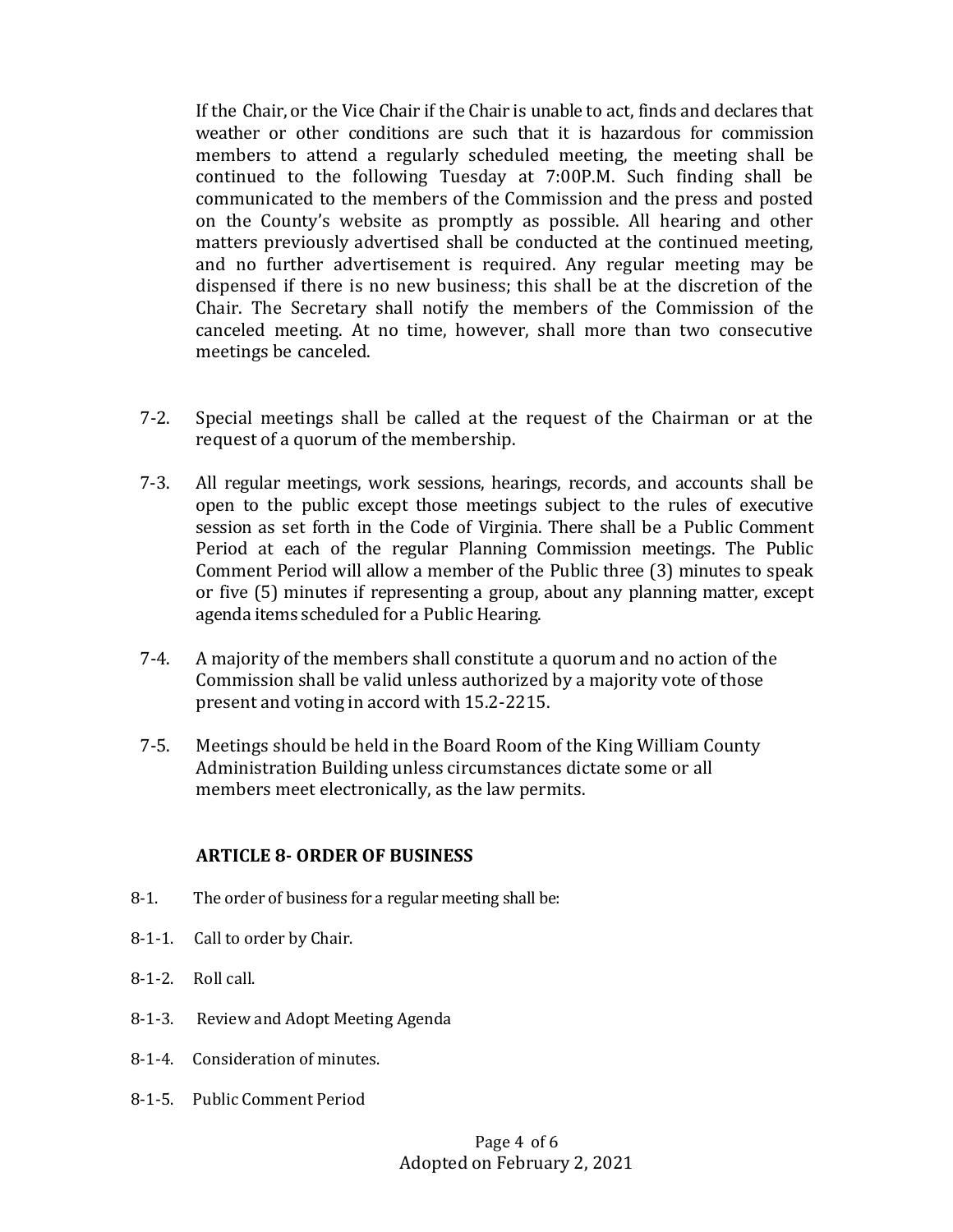- 8-1-6. Public Hearings.
- 8-1-7. Other Unfinished Business.
- 8-1-8. New Business.
- 8-1-9. Special Reports from Staff or Special Committees.
- 8-1-10. Adjournment.
- 8-2. Parliamentary procedure in Commission meetings shall be governed by a modified version of Robert's Rules of Order (Revised). Any Commission member may, at any time, table a matter that has not been tabled previously without a second to the motion. A motion to table a matter upon a single members' motion may be overruled by a motion of another member, whichis properly seconded and passed by a majority vote of the Commission.
	- 8-3. The Planning Commission shall keep a set of minutes of all meetings, and these minutes shall become a public record.
	- 8-3-1. The secretary shall sign all minutes, and at the end of the year shall certify that the minutes of the preceding year are true and correct.
	- 8-3-2. Retain audio-visual recordings of the meetings until after the Minutes have been approved and three months after the end of the calendar year, whichever is longer. Document destruction in accordance with the Virginia Public Records Act.

#### **ARTICLE 9 - HEARINGS**

- 9-1. In addition to those required by law, the Commission, at its discretion, may hold public hearings when it deems that a hearing is in the public interest.
- 9-2. Notice of a hearing shall be published in a newspaper having general circulation in the area once a week for two (2) successive weeks specifying the time and place of hearing at which persons affected may appear and present their views, not less than five (5) days nor more than twenty-one (21) days after final publication, or as otherwise set forth in the Code of Virginia. Non legal matters, or informational meetings not covered by the Code of Virginia, but called by the Commission, may be advertised once in a/any paper deemed appropriate by the Commission for the meeting purpose.
- 9-3. The case before the Commission shall be summarized by the Chair or by the Secretary or other members delegated by the Chair. Interested parties shall have the privilege of the floor. The Chair, prior to the public hearing, may set time limits as to the length of time that the applicant, individuals and persons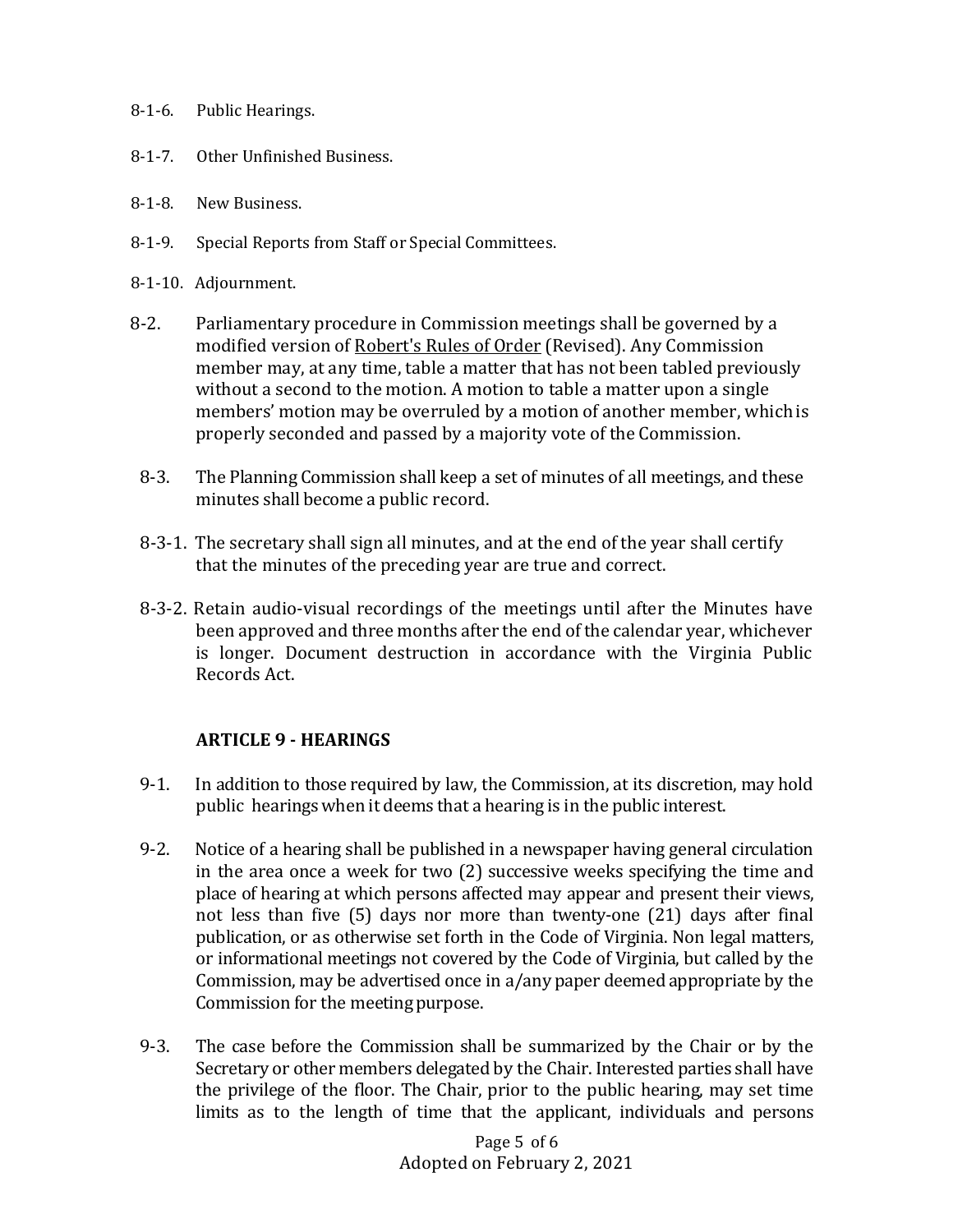representing groups may speak. Records or statements shall be recorded or sworn to, as evidence or any court of law, only after notice is given to the interested parties.

9-4. A record shall be kept of those speaking before thehearing.

#### **ARTICLE 10 - CORRESPONDENCE AND APPLICATION INFORMATION**

- 10-1. It shall be the duty of the Secretary to draft and sign all correspondence necessary for the execution of the duties and function of the Planning Commission.
- 10-2. It shall be the duty of the Secretary to communicate by telephone or other means when necessary to make communications that cannot be carried out as rapidly as required through direct correspondence.
- 10-3. All information from the applicant for a given activity, whether it is for consideration of a rezoning, subdivision or site plan, shall be submitted to the Secretary by the first business day of the month preceding the meeting. The Commission may rule that if information is received after the aforementioned date the information shall not be utilized and the application may be denied or tabled as appropriate.
- 10-4. All official papers and plans involving the authority of the Commission shall bear the signature of theSecretary.

#### **ARTICLE 11 - AMENDMENTS**

11-1. These bylaws may be changed by a recorded two-thirds (2/3) vote of the entire membership after thirty (30) days prior notice to membership. Such notice shall include the proposed language for the amendment.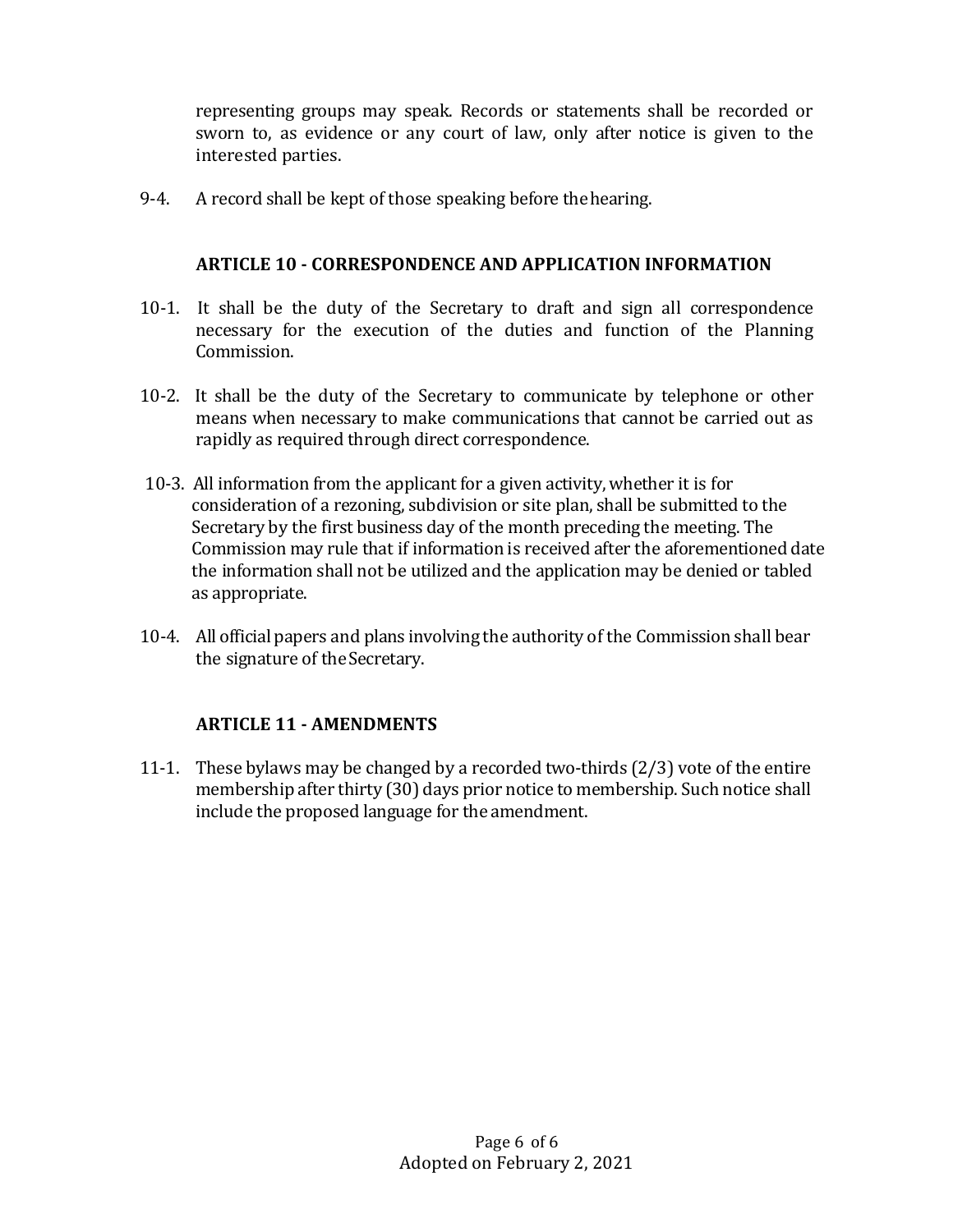**7b.**

**2021 Planning Commission Annual Report**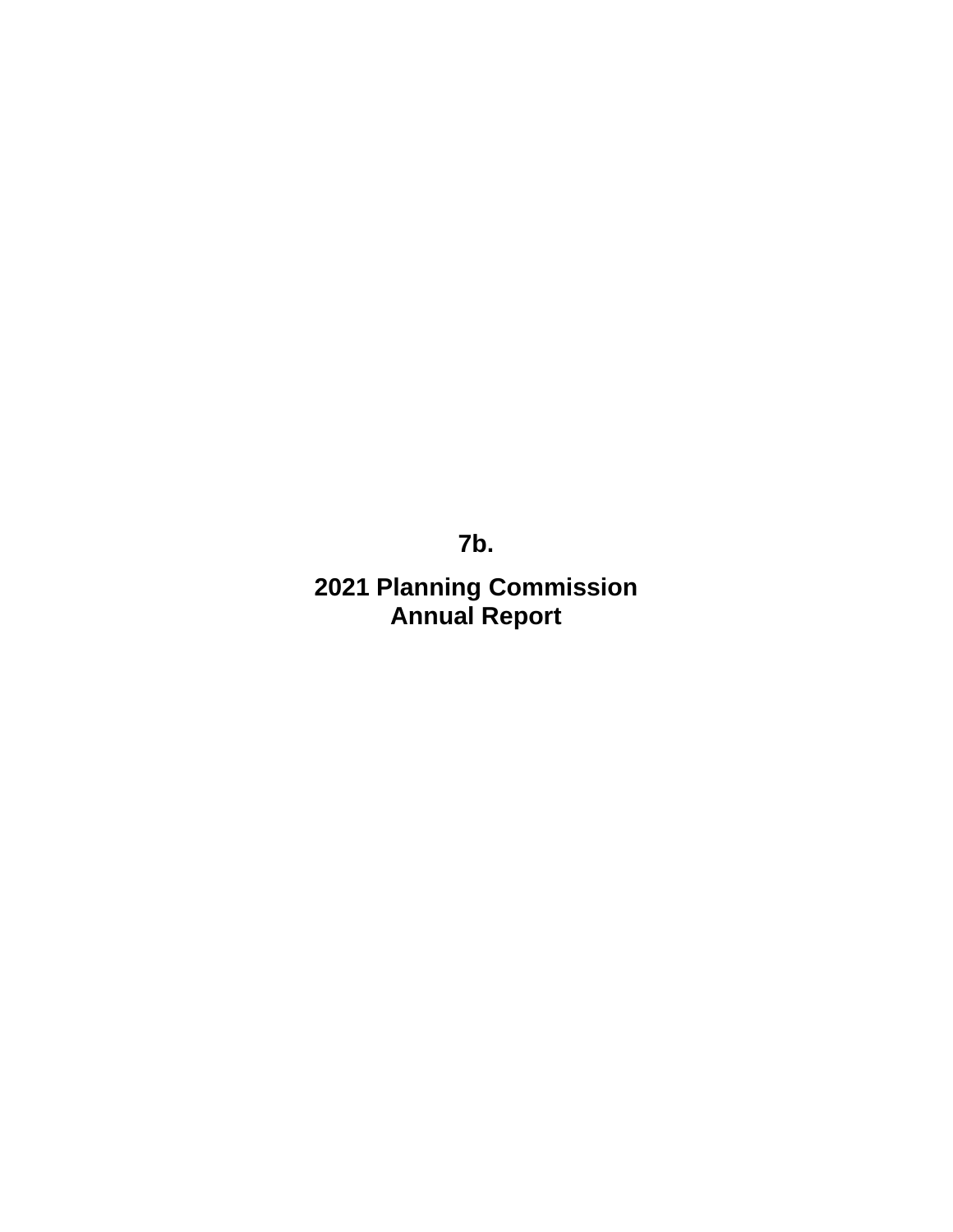# King William County

**2021 Planning Commission**

**Annual Report**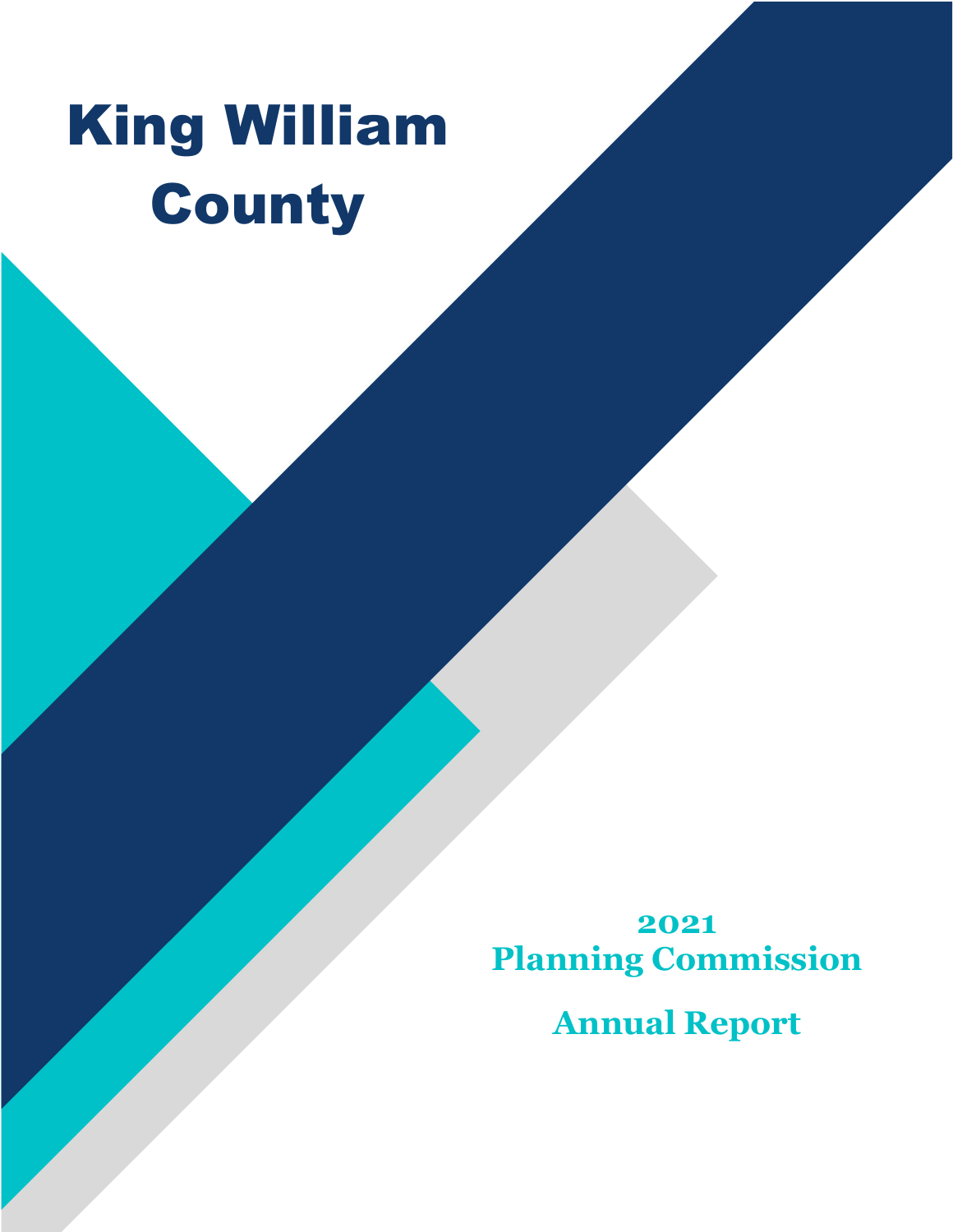### Message from the Planning Commission

It is our pleasure to present to the Board, the 2021 Annual Report of the King William County Planning Commission. This report contains a summary of our accomplishments towards our goals for 2021, a list of our official actions taken, meetings held and our future goals for the year 2022. In the Summer of 2021, the Board made the decision to realign the Planning Commission to have a member from each of the one of the districts in the County. Mr. Matt Sluder took on the role for the Fourth District Commissioner. The Planning Commission would like to thank former Chairman Ms. Rhoads for her hard work and dedication, and we look forward to the new perspective Mr. Sluder will bring to the Commission.

### Introducing Our Planning & Zoning Staff

Planning Director, Sherry Graham

Planning Secretary, Vacant

Zoning Administrator, Christina Grover

Zoning/Environmental Compliance Officer, Andy Lewis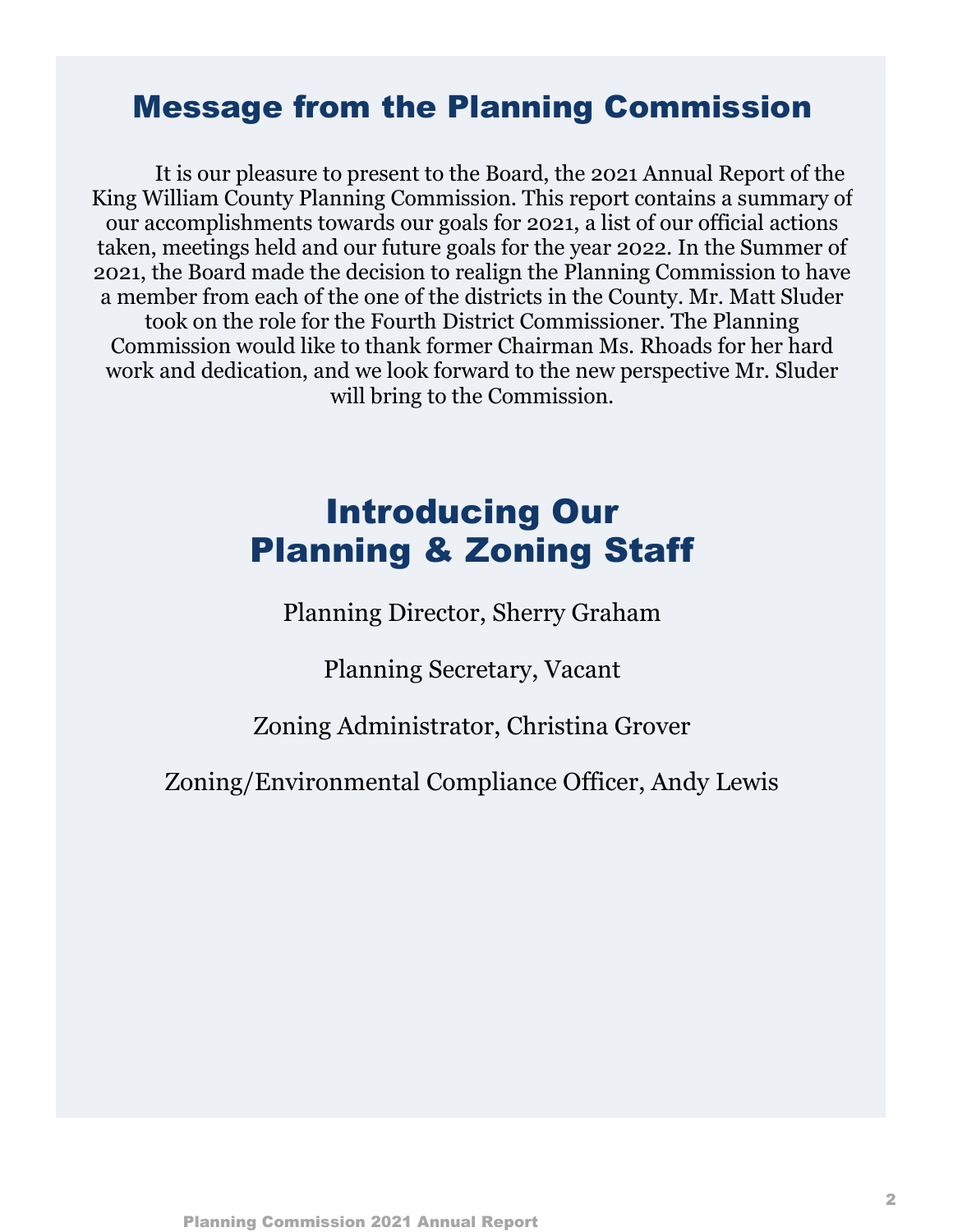### King William County Annual Population Growth Rate

United States Census Bureau. [2021]. *King William County Virginia Population 2021.*  Retrieved 2021-09-10, from World Population Review. https://worldpopulationreview.com/uscounties/va/king-william-county-population

### Planning Department Activity

#### **Permits**

Residential Land Disturbance – 171

Zoning Permits – 327

#### **Subdivision Plat Reviews**

Family Subdivisions  $-5$ 

Exempt Subdivisions – 2

Single Lot Subdivisions – 15

Minor Subdivisions - 13

### 2021

**Population** 17,606 **Growth Rate** 1.32%

### 2020

**Population** 17,377 **Growth Rate** 1.34

### 2019

**Population** 17,148 **Growth Rate** 1.35%

In the year 2010 the Census Population was 15,999. This indicates a growth rate of 10.04% based on the 2021 population estimate.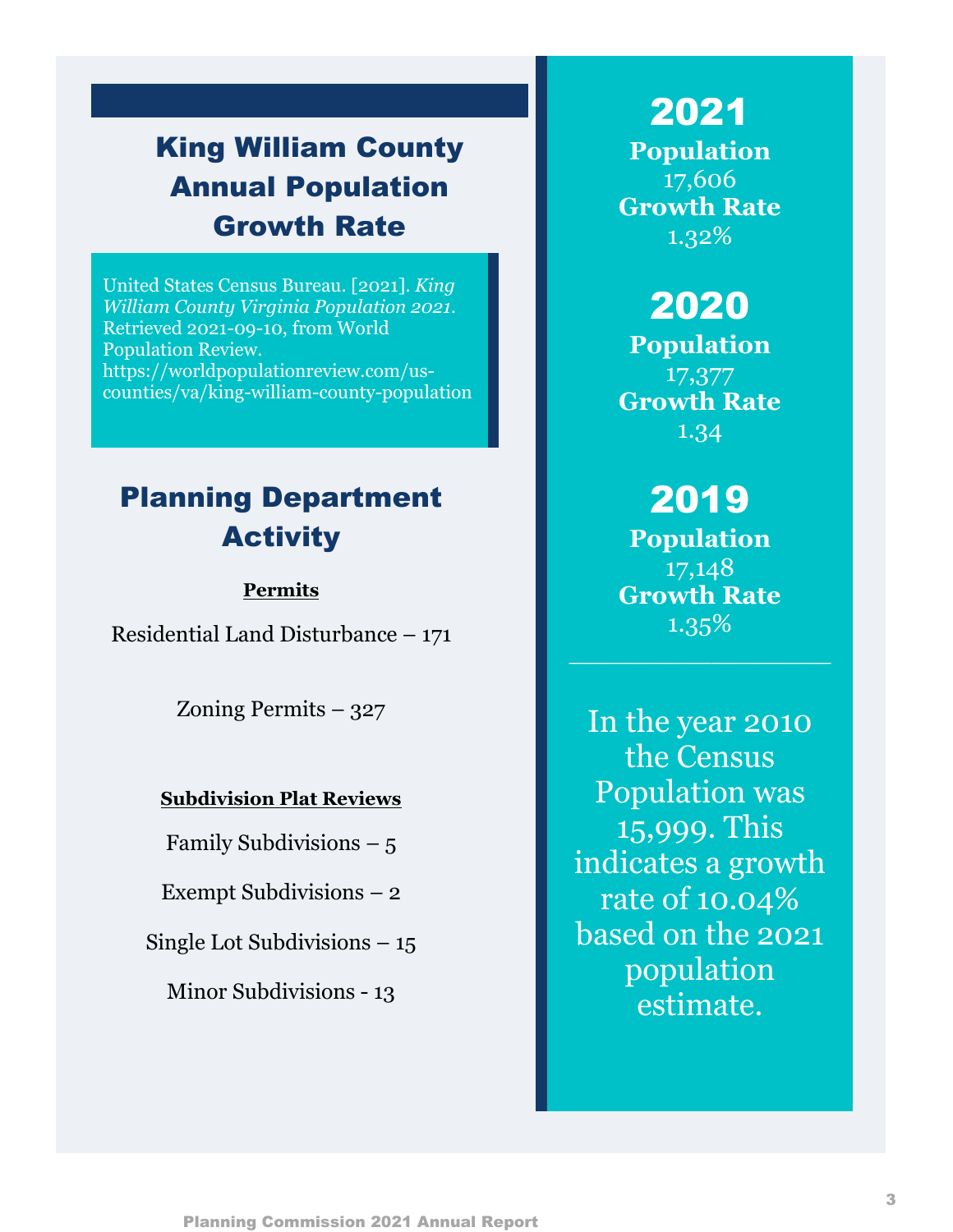# 2021 Planning Commission

Chairman, Janie Rhoads (January - June 2021) Chairman, John Breeden (July - December 2021 Served as Commissioner prior) Vice-Chairman, Stephen Greenwood Bonnie Hite Don Wagner Matt Sluder (June - December 2021)

### 2021 Goals & Accomplishments

Moving into the year 2021, one of the primary goals for the King William County Planning Commission was to complete the update of the Zoning and Subdivision Ordinances by end of the year. A draft copy of the ordinance was presented and adopted by the Board of Supervisors on September 27, 2021. The updated changes became effective on October 27, 2021. The Planning Commission also worked with Hill Studio throughout the year to develop a draft of the updated Comprehensive Plan. Several surveys were offered to citizens to obtain feedback of components that were critical elements they wanted implemented in the plan. Public workshops were offered to provide updates to the public. The Planning Commission had Hill Studio present critical demographic and market assessments in joint meetings between the Board of Supervisors, Planning Commission, and EDA as part of their finding for the Comprehensive plan study. The Planning Commission is nearing presenting a draft copy of the updated comprehensive plan once they evaluate the Future Land Use Map.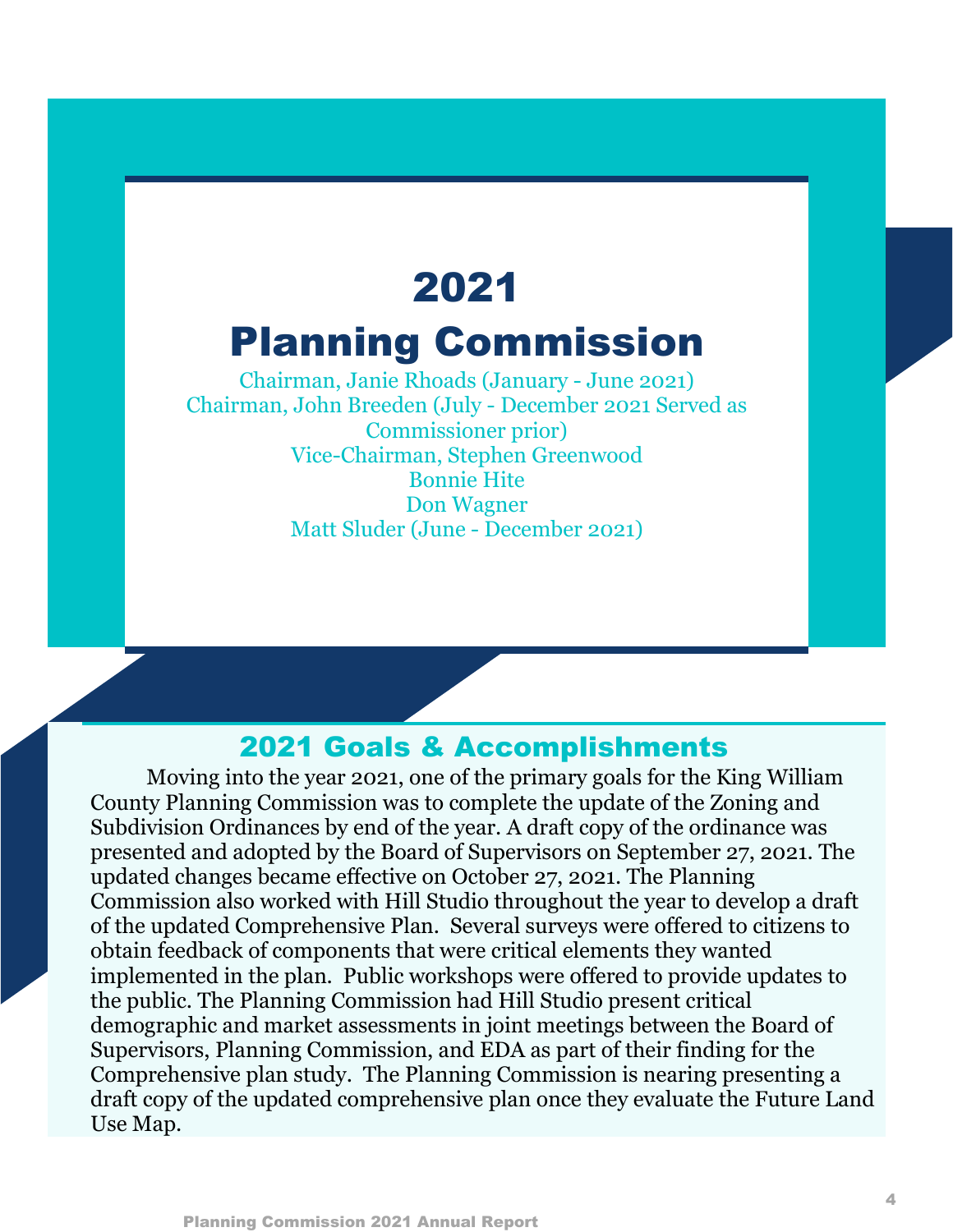#### **2021 Activity: Approved CUP Permits**

CUP-04-21 K.W. Sand & Gravel

CUP-05-21 James Chester

CUP-05-21 James Chester

CUP-06-21 Chris Quann

CUP-07-21 Coastal Farm Service

CUP-08-21 Mark Steward

CUP-09-21 James & Helen Prince

CUP 10-21 McCauley Townhomes

#### **2021 Activity: Withdrawn/Denied CUP Permits**

CUP 01-21 through 03-21 Vernon Holmes (Withdrawn)

CUP 11-21 through 13-21 Vernon Holmes (Denied)

#### **2021 Activity: Approved Rezoning Requests**

Z01-21 Forest Pro Inc.

Z02-21 Steve Adams, Inc.

# Duties of the Planning Commission

- **1.** Exercise general supervision of, and make regulations for, the administration of its affairs;
- **2.** Prescribe rules pertaining to its investigations and hearings;
- **3.** Keep a complete record of its proceedings; and be responsible for the custody and preservation of its papers and documents;
- **4.** Make recommendations and an annual report to the governing body concerning the operation of the commission and the status of planning within its jurisdiction;
- **5.** Review the zoning regulations and the zoning district map to correct deficiencies, encourage improved building practices and bring in accordance with the objective of the comprehensive plan;
- **6.** Prepare, publish and distribute reports, ordinances and other material relating to its activities;
- **7.** If deemed advisable, establish an advisory committee or committees;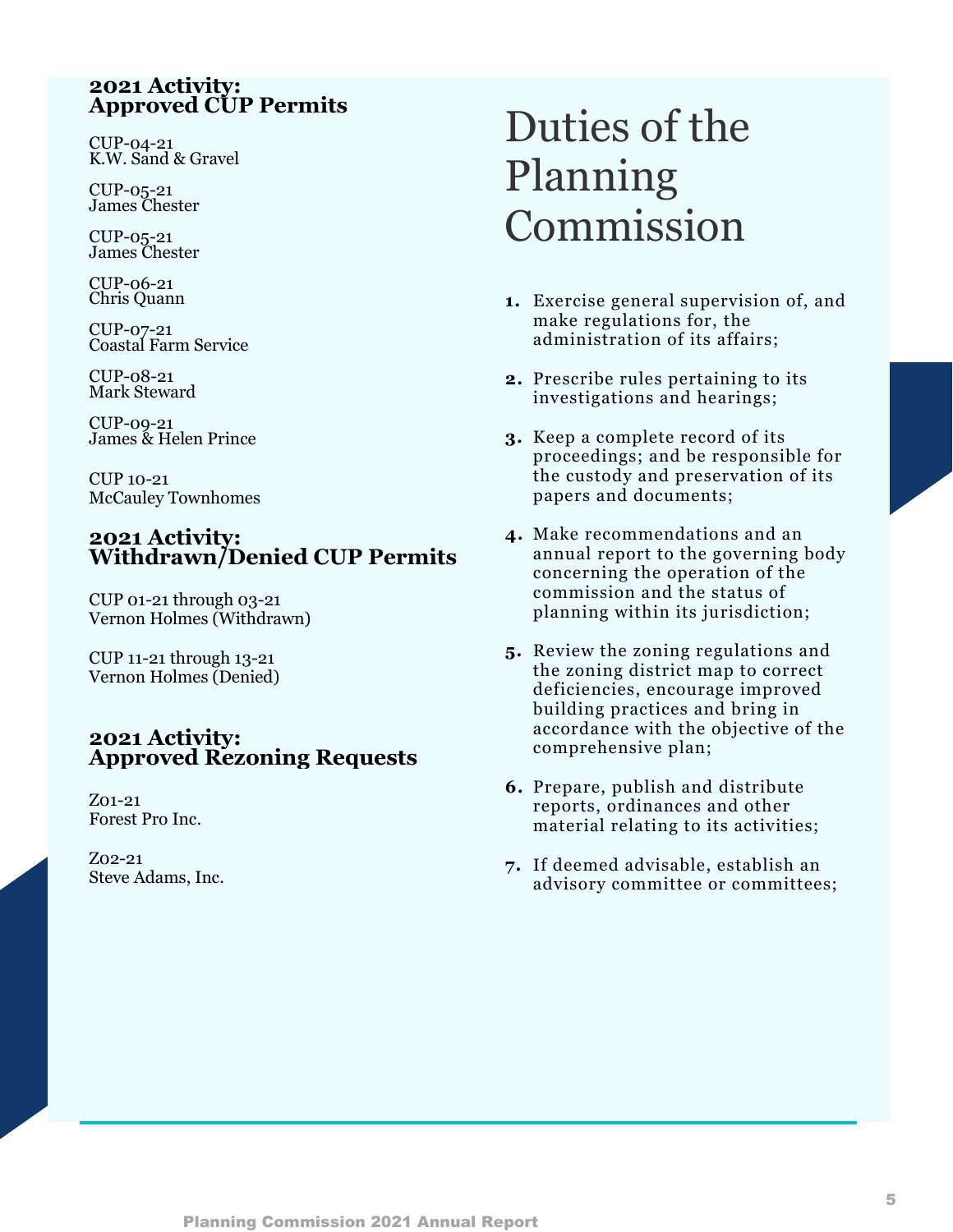### **2021 Meetings**

#### **Regular Meetings**

January 5, 2021 February 2, 2021 March 3, 2021 April 27, 2021 August 3, 2021 September 7, 2021 October 5, 2021 November 9, 2021 December 7, 2021

#### **Public Forums Public Forums/ Stakeholder Meetings**

January 26, 2021 January 28, 2021 February 24, 2021 May 26, 2021 June 7, 2021

#### **Work Sessions**

March 24, 2021 April 12, 2021 May 17, 2021 June 21, 2021 July 19, 2021 August 24, 2021 November 30, 2021 December 7, 2021

### MOVING FORWARD

The Planning Commission anticipates having a draft of the updated Comprehensive plan to the Board of Supervisors in the first quarter of 2022 along with an updated Future Land Use Map. The Planning Commission will make any necessary changes to the plan according to feedback from the Board of Supervisors.

After the draft has been reviewed and then possibly adopted by the Board of Supervisors, the Planning Commission may need to make minor modifications to the Subdivision /Zoning ordinance to match the updated plan.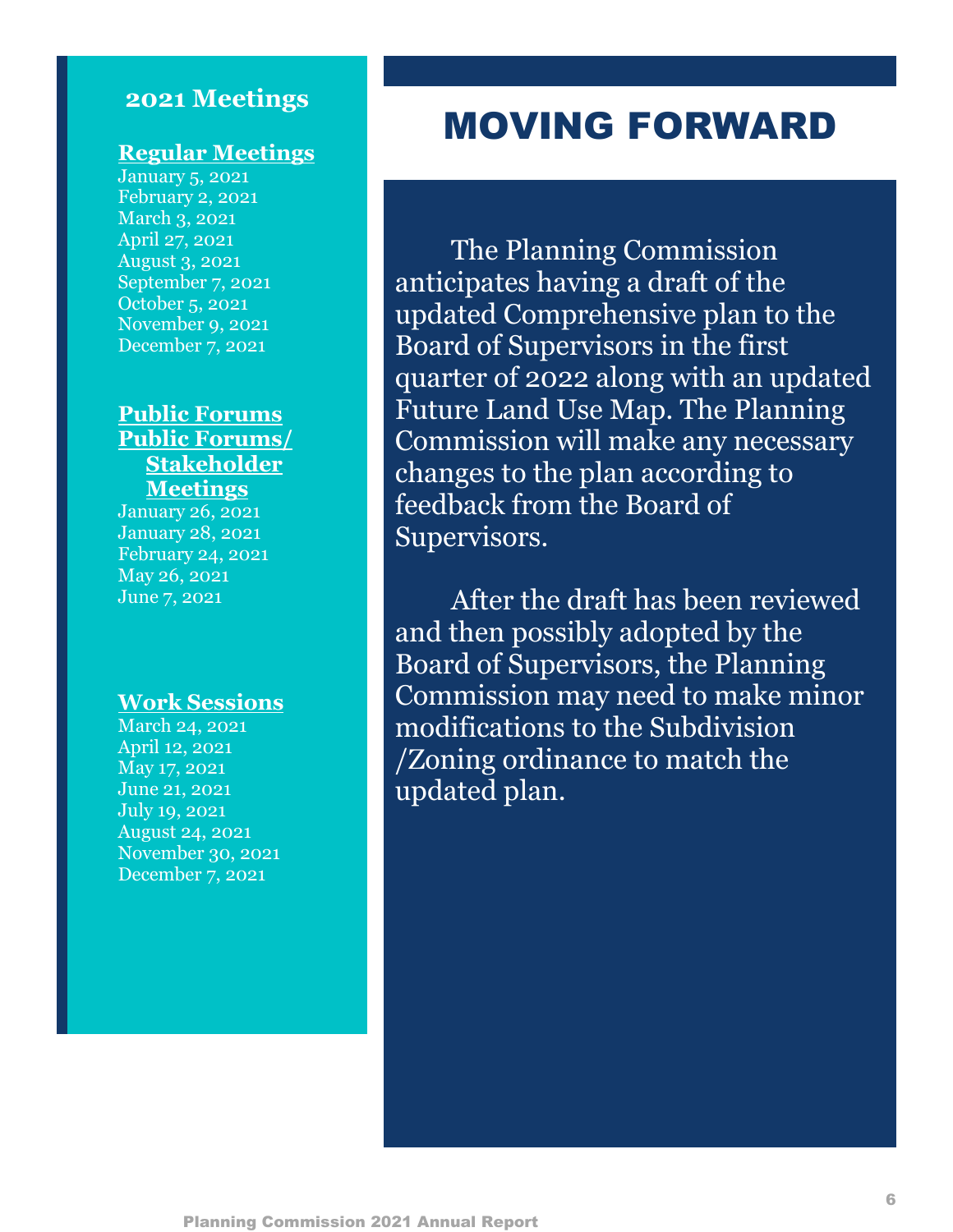**7c. 2022 Meeting Calendar**